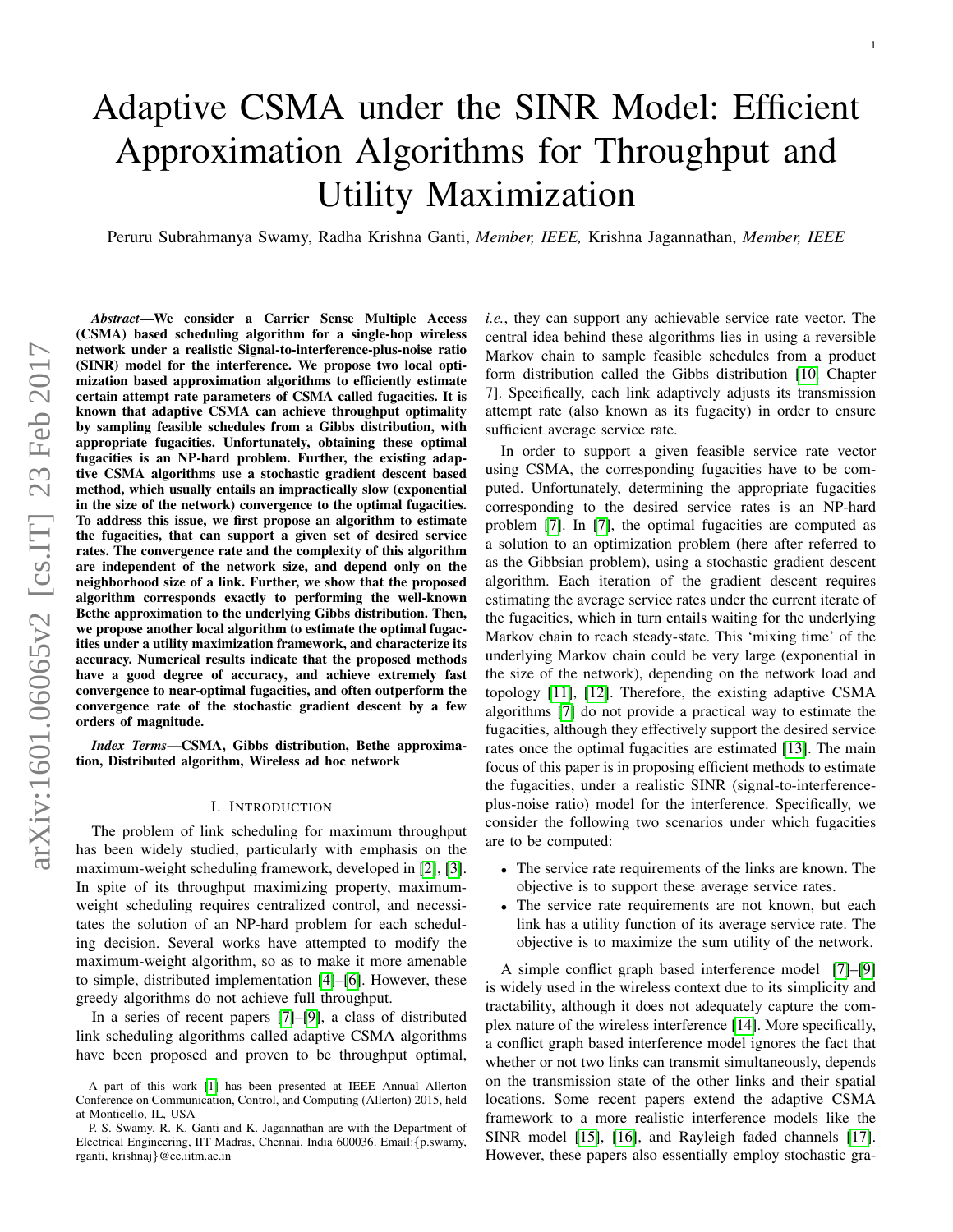dient descent on a Gibbsian function to estimate the fugacities, and hence suffer from impractically slow convergence rates.

For the conflict graph based interference model assumed in [\[7\]](#page-14-4), approximate but efficient methods to compute the fugacities have been proposed [\[18\]](#page-14-15), [\[19\]](#page-14-16) using a popular variational technique called the Bethe approximation [\[20\]](#page-14-17). However, the solutions given in [\[18\]](#page-14-15), [\[19\]](#page-14-16), cannot be directly extended to SINR based interference model. This is because the conflict graph based interference model corresponds to a simple pair-wise interaction model [\[20\]](#page-14-17), while the SINR model involves higher order interactions. The presence of these higher order interactions makes the extension non-trivial. Even for graphical models with higher order interactions, there are well known algorithms like Belief propagation (BP) [\[20\]](#page-14-17) for solving the Bethe approximation problem. However, in the context of adaptive CSMA under the SINR model, they can directly be used only to estimate the service rates given the fugacities, but not the other way around.

We start with the Gibbsian optimization problem corresponding to the optimal fugacities, and approximate this global problem by decoupling it into local optimization problems at each link. The local problems are identical in structure to the global problem, and are referred to as the local Gibbisan problems. The dimension of the local problem at a link is equal to the size of its immediate neighbourhood and hence typically small, and independent of the network size. Therefore these local Gibbsian problems can be efficiently solved in a scalable fashion. The local solutions are then suitably combined to obtain an approximate solution to the global problem.

We prove that the solution of our local Gibbs optimization method corresponds exactly to the celebrated Bethe approximation [\[20\]](#page-14-17) to the global Gibbsian optimization problem. The accuracy of the Bethe approximation has been empirically evidenced in various fields [\[21\]](#page-14-18). Therefore, it is reasonable to expect a fair degree of accuracy in the context of CSMA as well. In fact, numerical results indicate that in order to obtain the level of accuracy in the fugacities obtained by using our proposed method, the stochastic gradient descent method [\[7\]](#page-14-4) takes an inordinately long time, often running into tens of millions of time units even for fairly small networks. Therefore, in practical terms, our algorithm will operate with substantially smaller convergence time, compared to the original implementation of adaptive CSMA.

It is worth noting that our algorithm is robust to gradual changes in the desired service rates, as well as to changes in the network topology, since the local solutions can be efficiently re-computed for the new set of requirements. On the other hand, the stochastic gradient descent is likely to take a very long time to converge to its new operating point.

The impractically slow mixing time of the CSMA Markov chain is also known to result in poor delay performance [\[11\]](#page-14-8), [\[12\]](#page-14-9). Recent works like [\[13\]](#page-14-10), [\[22\]](#page-14-19) have shown improved delay performance by employing several parallel instances of this Markov chain. However, the result in [\[13\]](#page-14-10) assumes that the required optimal fugacities can be pre-computed and given to their algorithm. Our local algorithms which efficiently estimate these fugacities can be used in conjunction with the techniques in [\[13\]](#page-14-10), [\[22\]](#page-14-19) to obtain a practical CSMA algorithm with good

The remainder of this paper is organized as follows. In Section [II,](#page-1-0) we describe the SINR based interference model, and review the adaptive CSMA algorithm. In Section [III,](#page-3-0) we introduce the local Gibbsian problems and propose our algorithm for computing the fugacities for a given service rate requirements. Section [IV](#page-4-0) provides a brief review of the Bethe approximation, as relevant to adaptive CSMA. In Section [V,](#page-6-0) we derive our main result which establishes the equivalence between the local Gibbs optimization, and the Bethe approximation. In Section [VI,](#page-7-0) we consider the conflict graph model as a special case of the SINR model and derive closed-form expressions for the local Gibbsian problems. In Section [VII,](#page-8-0) we propose a local algorithm to solve the utility maximization problem and quantify its performance. In Section [VIII,](#page-9-0) we present numerical results to confirm the fast convergence, and Section [IX](#page-11-0) concludes the paper.

#### II. MODEL AND PRELIMINARIES

<span id="page-1-0"></span>We consider a single-hop wireless network and model the links using a bipole model, introduced in [\[23\]](#page-14-20). In a bipole model, each transmitter is associated with a receiver on the Euclidean plane. A transmitter and its corresponding receiver are referred to as a link. Let  $\mathcal N$  denote the set of all the links in the network. Let  $|\mathcal{N}| = N$  be the total number of links. Let  $r_{ii}$  denote the distance between the transmitter and receiver of link *i*. For simplicity, we assume<sup>[1](#page-1-1)</sup> that a link distance  $r_{ii}$ is much smaller than the distances of the transmitter and the receiver from the other links. With this assumption, we can think of links as points in the Euclidean space  $\mathbb{R}^2$ . Let  $r_{ji}$ denote the distance between the links  $i, j$ . We assume a time slotted model.

*Interference model:* We consider the standard path-loss model  $||d||^{-\alpha}, \alpha > 2$ , where d is the distance between a receiver and a transmitter, and  $\alpha$  is the path loss exponent. Let  $P_i$  denote the transmit power of link i. We assume white Gaussian thermal noise at all the receivers with variance w. Let  $\mathbf{x}(t) = [x_i(t)]_{i=1}^N$  denote the schedule of the network at time t. Specifically,  $x_i(t) = 1$  denotes that the link i is active (transmitting) in time slot  $t$ . If there is no ambiguity, we will also use **x** to denote  $\mathbf{x}(t)$ .

Although all the active links in the network can potentially contribute to the interference, the aggregate interference from the transmitters beyond a certain distance can be safely neglected [\[24\]](#page-14-21), [\[25\]](#page-14-22). This approximation is standard in the literature [\[15\]](#page-14-12) and this distance, referred to as the *closein* radius is denoted by  $R_I$ . Let  $\mathcal{N}_i := \{k \mid r_{ik} \leq R_I\}.$ For convenience, let link i be also included in the set  $\mathcal{N}_i$ . We refer to the links in  $\mathcal{N}_i \setminus \{i\}$  as the neighbors of link  $i$ . The neighborhood relationship can be represented by an *interference graph*  $G(V, E)$ . *V* is the set of links in the network and two links share an edge if they are within a

<span id="page-1-1"></span><sup>1</sup>The results in this paper do not require this assumption. This is just to keep the expressions concise.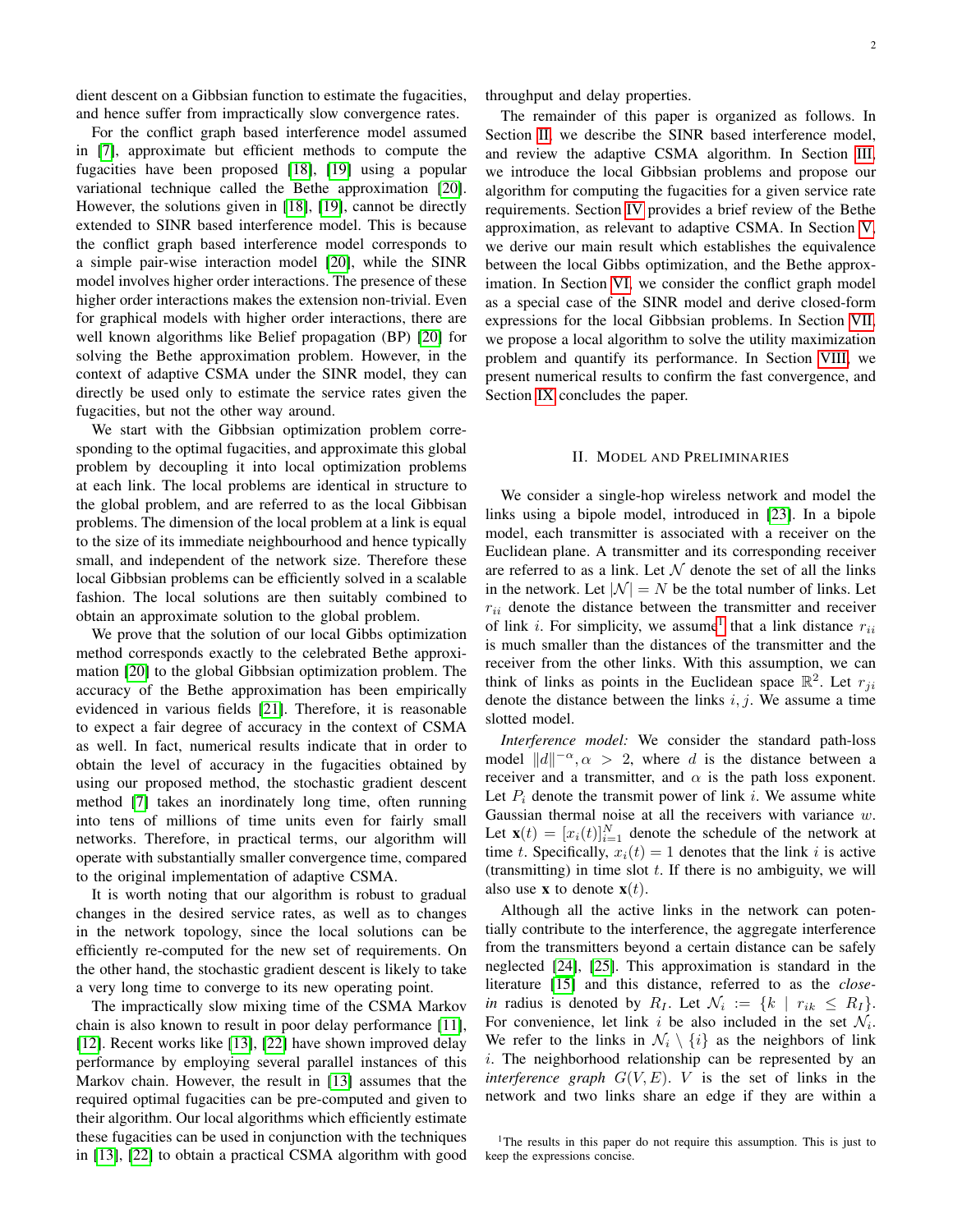distance  $R_I$ . Then the total interference power at link i is given by

$$
I_i(\mathbf{x}) = \sum_{\{j \in \mathcal{N}_i \; | \; j \neq i, \; x_j = 1\}} P_j r_{ji}^{-\alpha}.
$$
 (1)

Then, the SINR at link  $i$  is given by

$$
\gamma_i(\mathbf{x}) = \frac{P_i r_{ii}^{-\alpha}}{I_i(\mathbf{x}) + w}.
$$
 (2)

*Reception model:* We assume that, in each time slot, a single packet of data is transmitted from each active transmitter. If the received SINR at the corresponding receiver exceeds a pre-determined threshold T, *i.e.*,  $\gamma_i(\mathbf{x}) > T$ , the packet is successfully received.

*Rate region:* A schedule  $\mathbf{x} \in \{0, 1\}^{\mathcal{N}}$  is said to be *feasible*, if all the active links in the schedule meet the required SINR constraint, *i.e.*,  $\gamma_i(\mathbf{x}) \geq T$ ,  $\forall i$  such that  $x_i = 1$ . The set of all the feasible schedules is denoted by  $\mathcal I$ . In our scenario, since each link transmits one data packet whenever it is successful, the long-term service rate of a link is equal to the fraction of time the link is successful. The *rate region* Λ, which is defined as the set of all the possible service rates is given by the convex hull of the feasible schedules in  $I$ . Hence,  $\Lambda = \{ \sum_{\mathbf{x} \in \mathcal{I}} \alpha_{\mathbf{x}} \mathbf{x} \mid \sum_{\mathbf{x} \in \mathcal{I}} \alpha_{\mathbf{x}} = 1, \alpha_{\mathbf{x}} \geq 0, \mathbf{x} \in \mathcal{I} \}.$  If a link scheduling policy can support any rate vector in the rate region, then the scheduling policy is said to be *rate-optimal*.

*Adaptive CSMA:* We briefly review the adaptive CSMA algorithm [\[7\]](#page-14-4), [\[16\]](#page-14-13). In this algorithm, each link  $i$  is associated with a fugacity  $\lambda_i > 0$  which defines the underlying Gibbs distribution. In each time slot, a randomly selected link  $i$  is allowed to update its schedule  $x_i(t)$  based on the information in the previous slot:

- If its SINR is inadequate, *i.e.*,  $\gamma_i(\mathbf{x}(t-1)) \leq T$ , then  $x_i(t) = 0.$
- If  $\gamma_i(\mathbf{x}(t-1)) \geq T$ , then link i exchanges control messages with its neighbors, to find if they can meet their SINR requirements if link  $i$  gets activated. If any of its neighbors cannot meet its requirement, then  $x_i(t) = 0$ .
- If all the neighbors can meet their SINR requirements even if link i gets activated, then  $x_i(t) = 1$  with probability  $\frac{\lambda_i}{1+\lambda_i}$ , and  $x_i(t) = 0$  with probability  $\frac{1}{1+\lambda_i}$ .

*Remarks on Implementation:* A challenge in the second step of the above algorithm is to ensure that a newly scheduled link does not alter the SINR requirements of its transmitting neighbours. This problem is typically addressed by introducing a control subslot during which nodes exchange control packets to determine the feasibility of transmissions. More specifically, [\[16\]](#page-14-13) proposed a control protocol which includes a three-way handshake of control packets: Ready-To-Send (RTS), Clear-To-Send (CTS), and REJECT. In this protocol, if a link is selected to update its status, its transmitter sends an RTS in the control subslot. If any active neighbouring link in the previous schedule  $x(t - 1)$  fails to meet the required SINR, the neighbour broadcasts a REJECT signal and disapproves the transmission request. If no REJECT signal is broadcasted, the selected link proceeds to transmit. Detailed descriptions of this handshake protocol can found in [\[16,](#page-14-13) Section III-C].

<span id="page-2-2"></span>It can be shown [\[9,](#page-14-5) Proposition 1] that the adaptive CSMA algorithm induces a Markov chain on the state space of the schedules  $\{0,1\}^{\mathcal{N}}$ . Further, the stationary distribution of the Markov chain, parametrized by the fugacity vector  $\lambda = [\lambda_i]_{i=1}^N$ , is given by:

<span id="page-2-3"></span>
$$
p(\mathbf{x}) = \frac{1}{Z} \prod_{j \,:\, x_j = 1} \lambda_j \, \mathbf{1}(\mathbf{x} \in \mathcal{I}), \qquad \forall \mathbf{x} \in \{0, 1\}^N, \tag{3}
$$

<span id="page-2-4"></span>where  $\mathbf{1}(\mathbf{x} \in \mathcal{I})$  is an indicator of **x** being a feasible schedule, and  $Z$  is the normalizing constant. Then, due to the ergodicity of the Markov chain, the long-term service rate of a link  $i$ denoted by  $s_i$  is equal to the marginal probability that link i is active, *i.e.*,  $p_i(x_i = 1)$ . Thus, the service rates and the fugacities are related as follows:

<span id="page-2-0"></span>
$$
s_i = p_i(1) = \sum_{\mathbf{x} \,:\, x_i = 1} Z^{-1} \prod_{j \,:\, x_j = 1} \lambda_j, \ \forall i \in \mathcal{N}, \qquad (4)
$$

where  $p_i(1)$  denotes  $p_i(x_i = 1)$ . The adaptive CSMA algorithm can support any service rate in the rate region provided appropriate fugacities are used for the underlying Gibbs distribution [\[12,](#page-14-9) Theorem 5] .

If the desired service rates are known, these fugacities can be obtained by solving the system of equations in [\(4\)](#page-2-0). In [\[26,](#page-14-23) Section 3.3], it is shown that solving this system of equations can be posed as a convex optimization problem. The main idea is explained as follows. Given a set of service rates from the rate region, by the definition of rate region, there should exist some distribution  $\alpha(\mathbf{x})$  on the state space of feasible schedules  $I$  which would support the required service rates. Note that the definition of rate region does not impose that the distribution  $\alpha(\mathbf{x})$  is a Gibbs distribution. In [\[26,](#page-14-23) Section 3.3], the authors find a Gibbs distribution that is close to this distribution  $\alpha(\mathbf{x})$ . It is achieved by minimizing the KL divergence [\[26,](#page-14-23) Section 3.3] between  $\alpha(\mathbf{x})$  and the family of Gibbs distributions parameterized by the fugacity vectors. Further it has been shown [\[26,](#page-14-23) Section 3.3] that the resulting minimization problem is equivalent to the following Gibbsian optimization problem referred to as the global problem.

The global Gibbsian problem:

<span id="page-2-1"></span>
$$
\ln \lambda = \arg \max_{r \in \mathbb{R}^N} G(r),
$$
\n(5)

\nwhere  $G(r) := \sum_{k \in \mathcal{N}} s_k r_k - \ln \left( \sum_{y \in \mathcal{I}} \exp \left( \sum_{k \in \mathcal{N}} y_k r_k \right) \right).$ 

Here  $\{s_i\}_{i\in\mathcal{N}}\in\Lambda$  are the desired service rates.

*Remark:* To understand that the global Gibbsian problem [\(5\)](#page-2-1) solves the system of equations in [\(4\)](#page-2-0), we can simply set  $\partial G(r)$  $\frac{G(r)}{\partial r_i} = 0$  to obtain

$$
s_i - \frac{\sum_{y \in \mathcal{I}: y_i = 1} \exp\left(\sum_{k=1}^N y_k r_k^*\right)}{\sum_{y \in \mathcal{I}} \exp\left(\sum_{k=1}^N y_k r_k^*\right)} = 0, \ \forall i \in \mathcal{N}.
$$

Observe that for  $\lambda_i = e^{r_i^*}$ , the above equations essentially boil down to the desired equations in [\(4\)](#page-2-0).

A distributed stochastic gradient descent algorithm was proposed in [\[7\]](#page-14-4) to solve [\(5\)](#page-2-1). However, estimating the gradient of  $G(r)$  in a distributed manner entails the underlying Markov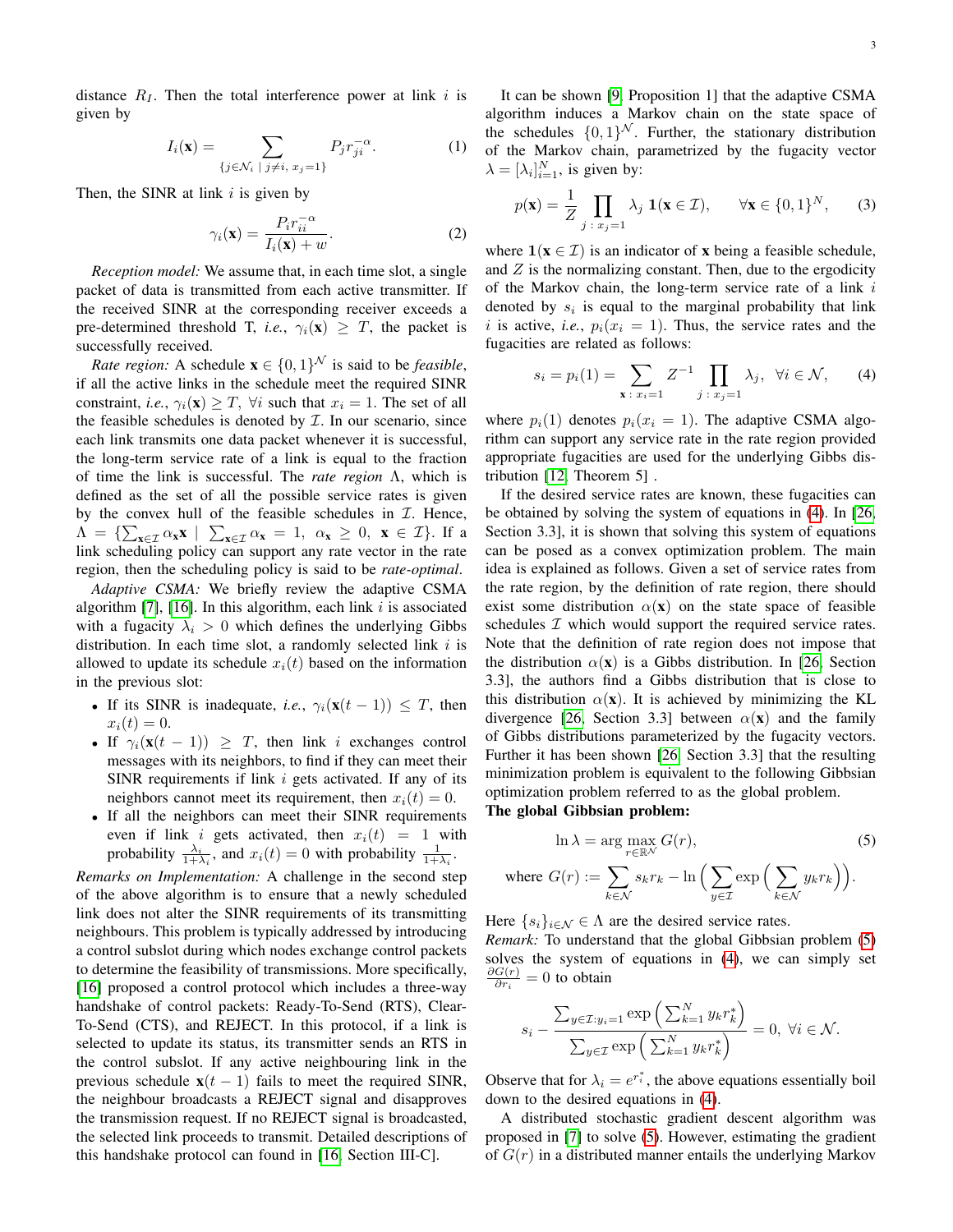chain of the CSMA algorithm to converge to steady-state, which takes an impractically long time in general [\[13\]](#page-14-10).

In the next section, we consider this scenario where the links know their target service rates. We provide an efficient and scalable approximation to this problem, by proposing the following local Gibbsian problems. The solutions of these local problems are appropriately combined to estimate the solution to the global problem.

## III. THE LOCAL GIBBSIAN PROBLEMS

<span id="page-3-0"></span>We now introduce some definitions required for the description of the local Gibbsian problems.

*Local schedule:* Let  $\mathbf{x}^{(j)} \in \{0, 1\}^{N_j}$ , be the set of variables corresponding to the transmission status of the link  $j$  and its neighbors, *i.e.*,  $\mathbf{x}^{(j)} := \{x_k \mid k \in \mathcal{N}_j\}$ . We refer to  $\mathbf{x}^{(j)}$  as the *local schedule* at j. Further, from [\(1\)](#page-2-2), it can be observed that the SINR of a link depends only on the local schedule. Hence the SINR at a link j can be viewed as a function of  $\mathbf{x}^{(j)}$ , *i.e.*,  $\gamma_j(\mathbf{x}) = \gamma_j(\mathbf{x}^{(j)})$ . Also, recall that a schedule **x** is said to be feasible, if all the active links in the schedule meet their required SINR threshold. Thus,  $1(x \in \mathcal{I})$  can be factorized over the local schedule variables  $\{x^{(j)}\}_{j=1}^N$  as  $1(x \in \mathcal{I}) =$  $\Pi$  $\prod_{j \colon x_j = 1} \mathbf{1}(\gamma_j(\mathbf{x}^{(j)}) \ge T)$ . Then, [\(3\)](#page-2-3) can be written as

$$
p(\mathbf{x}) = \frac{1}{Z} \prod_{j \,:\, x_j = 1} \lambda_j \mathbf{1}(\gamma_j(\mathbf{x}^{(j)}) \ge T), \quad \forall \mathbf{x} \in \{0, 1\}^N. \quad (6)
$$

*Local feasiblity:* A local schedule  $y = [y_k]_{k \in \mathcal{N}_j} \in \{0, 1\}^{\mathcal{N}_j}$ at link  $j$  is said to be *feasible*, if either the link  $j$  is inactive  $(i.e., y_j = 0)$ , or it is active and meets the required threshold SINR *i.e.*,  $(y_j = 1$  and  $1(\gamma_j(y) \geq T)$ ). The set of all the feasible local schedules at j is denoted by  $\mathcal{I}_j$ . It can be observed from [\(6\)](#page-3-1) that  $p(x)$  assigns zero probability to a schedule x if any of its local schedule is infeasible.

*Local service rate vector:* Let  $\{s_i\}_{i=1}^N$  be the set of service rates of all the links in the network. Then the local service rate vector at link j denoted by  $s^{(j)}$  be defined as the set of all the service rates corresponding to link  $j$  and its neighbors,  $i.e., s^{(j)} := \{s_k \mid k \in \mathcal{N}_j\}$  .

*Local capacity region:* The local capacity region at link j is defined as the convex hull of the local feasible schedules at link  $j$  given by

$$
\Lambda_j = \{ \sum_{z \in \mathcal{I}_j} \alpha_z z \mid \sum_{z \in \mathcal{I}_j} \alpha_z = 1, \ \alpha_z \ge 0, \ z \in \mathcal{I}_j \}. \tag{7}
$$

Now, we define the local Gibbsian problem at link  $j$  as follows:

$$
\beta_j = \arg \max_{r \in \mathbb{R}^{N_j}} F(r), \tag{8}
$$

where  $\beta_j := [\beta_{jk}]_{k \in \mathcal{N}_j}$ , and the function  $F : \mathbb{R}^{\mathcal{N}_j} \to \mathbb{R}$  is

$$
F(r) := \sum_{k \in \mathcal{N}_j} s_k r_k - \ln \Big( \sum_{y \in \mathcal{I}_j} \exp \Big( \sum_{k \in \mathcal{N}_j} y_k r_k \Big) \Big).
$$

Observe that, the local problems are structurally similar to the global problem, except that  $\mathcal I$  in the global problem is replaced by  $\mathcal{I}_j$ , and  $\mathcal N$  is replaced by  $\mathcal N_j$ . In particular, the dimension of the local problem at link i is just  $|\mathcal{N}_i|$ . The solutions to these local problems are referred to as the *local fugacities*. In particular, at each link  $j \in \mathcal{N}$ , there is a local fugacity vector  $\beta_j := [\beta_{jk}]_{k \in \mathcal{N}_j}.$ 

*Local algorithm:* Here, we propose a simple and distributed algorithm (Algorithm 1) to solve the local Gibbsian problems and subsequently compute the approximate global fugacities by combining the local solutions using [\(9\)](#page-3-2). These approximate global fugacities can be directly used in the CSMA algorithm instead of adapting the fugacties using a stochastic gradient descent on the global problem which usually doesn't converge in practical time scales. Each link in the network executes the following algorithm in parallel.

**Algorithm 1:** Local Gibbsian method at link  $j$ 

*Input:*  $(s_k, k \in \mathcal{N}_j)$ ; *Output:*  $\tilde{\lambda}_j$ .

- 1) Obtain the service rates  $(s_k, k \in \mathcal{N}_i)$  from the neighbours.
- 2) Compute the local fugacities ( $\beta_{jk}$ ,  $k \in \mathcal{N}_j$ ) by solving the local problem [\(8\)](#page-3-3) using the Newton's method.
- 3) From each neighbour  $k \in \mathcal{N}_j$ , obtain the local fugacity  $\beta_{kj}$ .
- 4) Compute the approximate global fugacity  $\tilde{\lambda}_j$  as

<span id="page-3-2"></span>
$$
\tilde{\lambda}_j = \left(\frac{1 - s_j}{s_j}\right)^{|\mathcal{N}_j| - 1} \prod_{k \in \mathcal{N}_j} e^{\beta_{kj}}.
$$
 (9)

<span id="page-3-1"></span>*Information exchange:* The algorithm requires only two steps of information exchange with the neighbours. Once in the first step, to obtain the service requirements of the neighbours, and again in the third step to obtain the local fugacities computed at the neighbours. Except for these two information exchanges, the algorithm is fully distributed and can be executed independently at each link.

*Computational complexity:* The implementation of the Newton's method [\[27,](#page-14-24) Section 9.5] in the second step of our algorithm is feasible. This is because the gradient and the Hessian of the local objective function  $F(r)$  can be analytically computed since the dimension of the problem is small. The exact expressions for the gradient and Hessian at link  $j$ can be computed using certain marginals of the distribution  $\hat{b}_j(\mathbf{x}^{(j)}) = \hat{Z}_j^{-1} \exp(\sum_{k \in \mathcal{N}_j} x_k r_k), \forall \mathbf{x}^{(j)} \in \mathcal{I}_j$ , where  $Z_j$  is a normalization constant.

<span id="page-3-4"></span>For  $k \in \mathcal{N}_j$ , let  $m_k(r)$  represent the probability  $\mathbb{P}(x_k = 1)$ under the distribution  $b_j$ . Similarly, for  $i, k \in \mathcal{N}_j$ , let  $m_{ik}(r)$ denote the probability  $\mathbb{P}(x_i = 1, x_k = 1)$  under the same distribution  $b_j$ . Then, the gradient and Hessian of the function  $F(r)$  are given by

<span id="page-3-3"></span>
$$
[\nabla(F(r))]_k = s_k - m_k(r), \quad k \in \mathcal{N}_j,
$$
  

$$
[\nabla^2(F(r))]_{ik} = \begin{cases} m_{ik}(r) - m_i(r)m_k(r), \quad i, k \in \mathcal{N}_j, i \neq k\\ m_k(r) - m_k(r)^2, \quad i = k. \end{cases}
$$

The computation of the gradient and the Hessian requires the information about the local feasible schedules at a link. Specifically, this information is required to compute the normalization constant  $Z_j$ . These computations are feasible because the  $O(2^{|{\cal N}_j|})$  complexity involved in this computation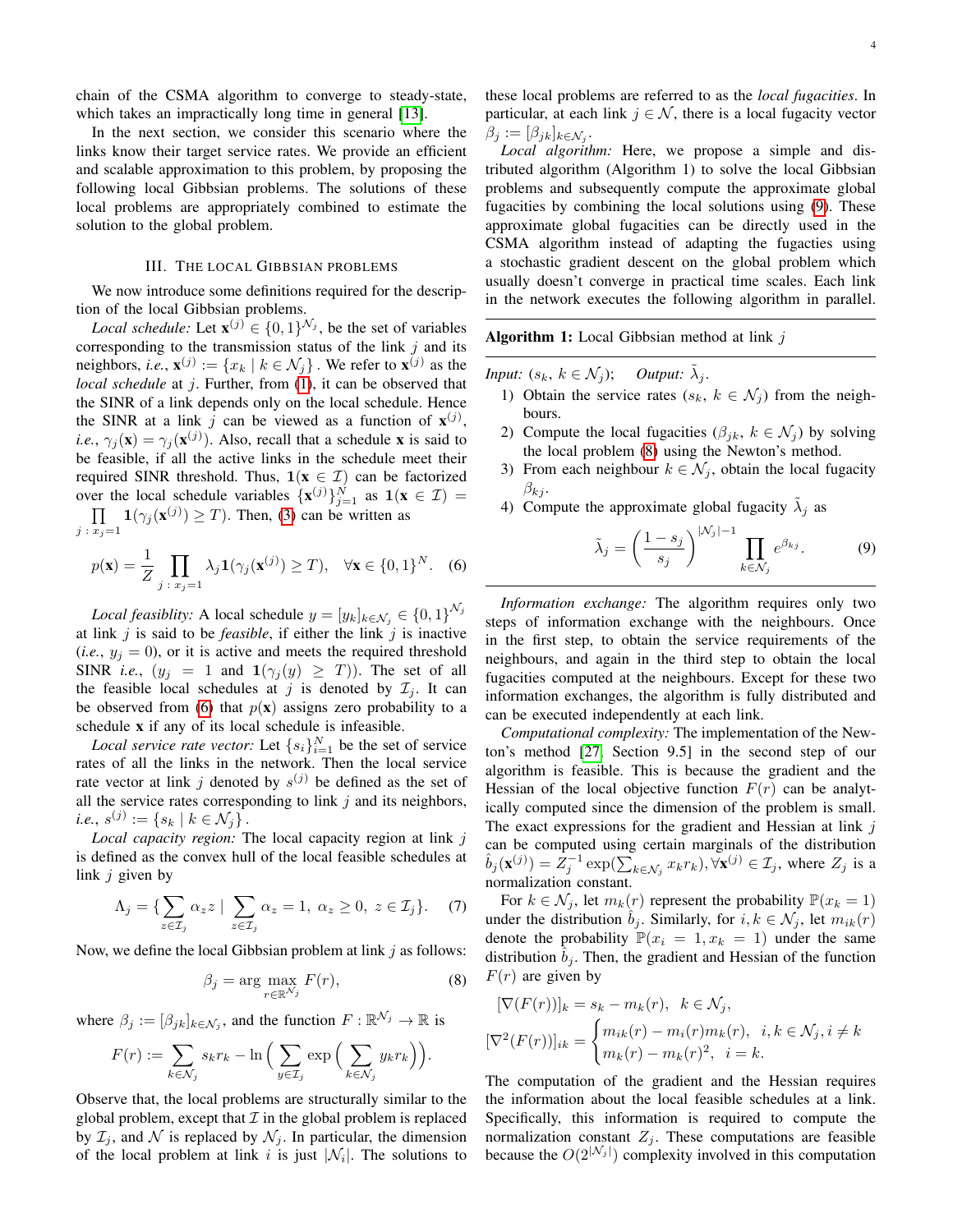scales only with the size of the local neighborhood, and is independent of the total size of the network which could be substantially large. In particular, in spatial networks where the neighborhood size does not scale with the network size, our algorithm is order optimal.

In Section [V,](#page-6-0) we prove that the approximate global fugacites  $\{\tilde{\lambda}_j\}_{j=1}^N$  obtained using the local Gibbsian method [\(9\)](#page-3-2) correspond exactly to performing the well known Bethe approximation to the global Gibbsian problem. In the next section, we review the Bethe approximation technique.

# IV. REVIEW OF THE BETHE APPROXIMATION

<span id="page-4-0"></span>We now introduce some terminology required to describe the Bethe approximation technique [\[20\]](#page-14-17).

#### *A. Product form distribution*

Let S be a finite set, and let  $X_i$ ,  $i = 1, 2, ..., N$ , be random variables each taking values in  $S$ . The joint PMF (probability mass function) of the random variables is succinctly denoted as  $p(\mathbf{x})$ , where  $\mathbf{x} = \{x_1, x_2, \dots, x_N\}$ . Suppose that  $p(\mathbf{x})$  factors into a product of  $M$  functions and is given by,

$$
p(\mathbf{x}) = \frac{1}{Z} \prod_{j=1}^{M} f_j(\mathbf{x}^{(j)}), \qquad \mathbf{x} \in S^N.
$$
 (10)

The function  $f_j(\cdot)$  has arguments  $\mathbf{x}^{(j)}$  that are some non-empty subset of  $\mathbf{x} = \{x_1, x_2, \dots, x_N\}$ . Here Z is a normalization constant. Further, the product form distributions are generally represented using a graph called factor graph [\[20\]](#page-14-17) that has two sets of nodes namely variable nodes and factor nodes corresponding to the variables and the functions in [\(10\)](#page-4-1) respectively. An edge is drawn between a variable node and a factor node if the variable is an argument of that factor function.

For the product form distribution considered in [\(10\)](#page-4-1), we are interested in certain marginal probabilities called the variable marginals and the factor marginals.

*Variable node marginals:* The marginal probability distribution  $p_i(x_i)$  corresponding to a variable node i, is obtained by summing  $p(x)$  over the variables corresponding to all other variable nodes, *i.e.*,  $p_i(x_i) = \sum_{\mathbf{x}\setminus x_i} p(\mathbf{x}), x_i \in S$ ,  $i=1,\ldots,N$ .

*Factor node marginals:* Corresponding to each factor node,  $j = 1, \dots, M$ , the marginal probability function  $\hat{p}_j(\mathbf{x}^{(j)})$ , is obtained by summing  $p(\mathbf{x})$  over all the variables in  $\mathbf{x} \setminus \mathbf{x}^{(j)}$ . Let  $N_j$  denote the number of arguments in  $f_j$ , *i.e.*,  $N_j = |\mathbf{x}^{(j)}|$ . Then,  $\hat{p}_j(\mathbf{x}^{(j)}) = \sum_{\mathbf{x} \setminus \mathbf{x}^{(j)}} p(\mathbf{x}), \mathbf{x}^{(j)} \in S^{N_j}.$ 

Let  $\mathbf{p}_v := \{p_i\}_{i=1}^N$ ,  $\mathbf{p}_f := \{\hat{p}_j\}_{j=1}^M$  denote the collection of all the variable node marginals and the factor node marginals corresponding to the distribution  $p(\mathbf{x})$  respectively.

The computation of these marginal probability distributions requires the computation of the normalization constant  $Z$ , which is an NP-hard problem [\[20\]](#page-14-17). Next, we discuss the notions of Gibbs free energy (GFE) and the Bethe free energy (BFE) which provide a variational characterization of the normalization constant and the marginal distributions.

# *B. Gibbs free energy*

Consider a probability distribution  $p(x)$  of the form [\(10\)](#page-4-1) for which we are interested in finding the normalization constant Z, and the marginals. Let  $b(\mathbf{x})$  be some distribution on  $S<sup>N</sup>$ . Here,  $p(\mathbf{x})$  is referred to as the *true* distribution, and  $b(\mathbf{x})$  is referred to as the *trial* distribution as it will be used to estimate the true distribution  $p(x)$ . We now introduce the notion of energy function which is required to define the Gibbs free energy [\[20\]](#page-14-17). For a given distribution  $p(\mathbf{x})$  in the form of [\(10\)](#page-4-1), the energy function  $E(\mathbf{x}) : S^N \to \mathbb{R}$  is defined as  $E(\mathbf{x}) =$  $-\sum_{j=1}^{M} \ln f_j(\mathbf{x}^{(j)})$ . Observe that the energy function  $E(\mathbf{x})$ completely specifies the distribution  $p(x)$  in [\(10\)](#page-4-1), as  $p(x) =$  $\frac{1}{Z}e^{-E(x)}$ . Using the definition of the energy function, the GFE can be defined as follows.

Definition 1. *Consider an energy function* E(*x*) *which corresponds to a true distribution*  $p(x)$ *. Let*  $b(x)$  *be a trial distribution. Then the Gibbs free energy* FG(b) *is defined*  $as \tF_G(b) = U_G(b) - H_G(b)$ , where the term  $U_G(b) =$  $\sum_{\mathbf{x} \in S^N} b(\mathbf{x}) E(\mathbf{x})$  *is called the average energy, and*  $H_G(b) =$  $-\sum_{\mathbf{x}\in S^N} b(\mathbf{x}) \ln b(\mathbf{x})$  *is the entropy of the distribution*  $b(\mathbf{x})$ *.* 

The GFE provides a variational characterization of the normalization constant Z of  $p(x)$  as  $-\ln Z = \min_b F_G(b)$ . Further, if the minimum of  $F_G(b)$  is achieved at  $b^*$ , then  $p(\mathbf{x}) = b^*(\mathbf{x}), \ \forall \mathbf{x} \in S^N.$ 

<span id="page-4-1"></span>Here, the optimization is over all the possible distributions on  $S<sup>N</sup>$ . However, as N becomes large, this procedure is intractable, as the optimization variables take exponentially large memory to store. Moreover, this method only computes the partition function, but doesn't explicitly compute the marginals. We hence take recourse to the Bethe approximation, which is an approximate, but a more practical technique to estimate the marginals explicitly. In particular, the Bethe approximation does two approximations: First, the GFE  $F_G(b)$ is approximated using the BFE  $F_B(b)$  defined in [\(11\)](#page-4-2). Second, the optimization of the BFE is performed over a restricted set of distributions, which will be described in [\(13\)](#page-5-0).

## *C. Bethe approximation*

*1) Bethe free energy (BFE):* We first define the Bethe entropy of a distribution  $b(x)$ , which is a function of the factor and variable marginals of  $b(x)$ . The Bethe entropy is given by

$$
H_B(\mathbf{b}_f, \mathbf{b}_v) = \sum_{j=1}^M \hat{H}_j(\hat{b}_j) - \sum_{i=1}^N (d_i - 1) H_i(b_i).
$$

Here,  $d_i$  is the degree of the variable node i in the factor graph, and  $\hat{H}_j(\hat{b}_j) = -\sum_{y \in S^{N_j}} \hat{b}_j(y) \ln \hat{b}_j(y)$ ,  $H_i(b_i) =$  $-\sum_{y\in S} b_i(y) \ln b_i(y)$  denote the entropies of the factor marginal  $\hat{b}_j(\mathbf{x}^{(j)})$ , and the variable marginal  $b_i(x_i)$  respectively.

**Definition 2.** *Consider a true distribution*  $p(x)$  *of the form* [\(10\)](#page-4-1)*. Let* b(*x*) *be a trial distribution with factor and variable marginals given by*  $\boldsymbol{b}_f = \{\hat{b}_j\}_{j=1}^M$  and  $\boldsymbol{b}_v = \{b_i\}_{i=1}^N$ . Then, the *Bethe free energy*  $F_B(b)$  *corresponding to the true distribution* p(x) *is defined as*

<span id="page-4-2"></span>
$$
F_B(b) = F_B(b_f, b_v) = U_B(b_f, b_v) - H_B(b_f, b_v), \quad (11)
$$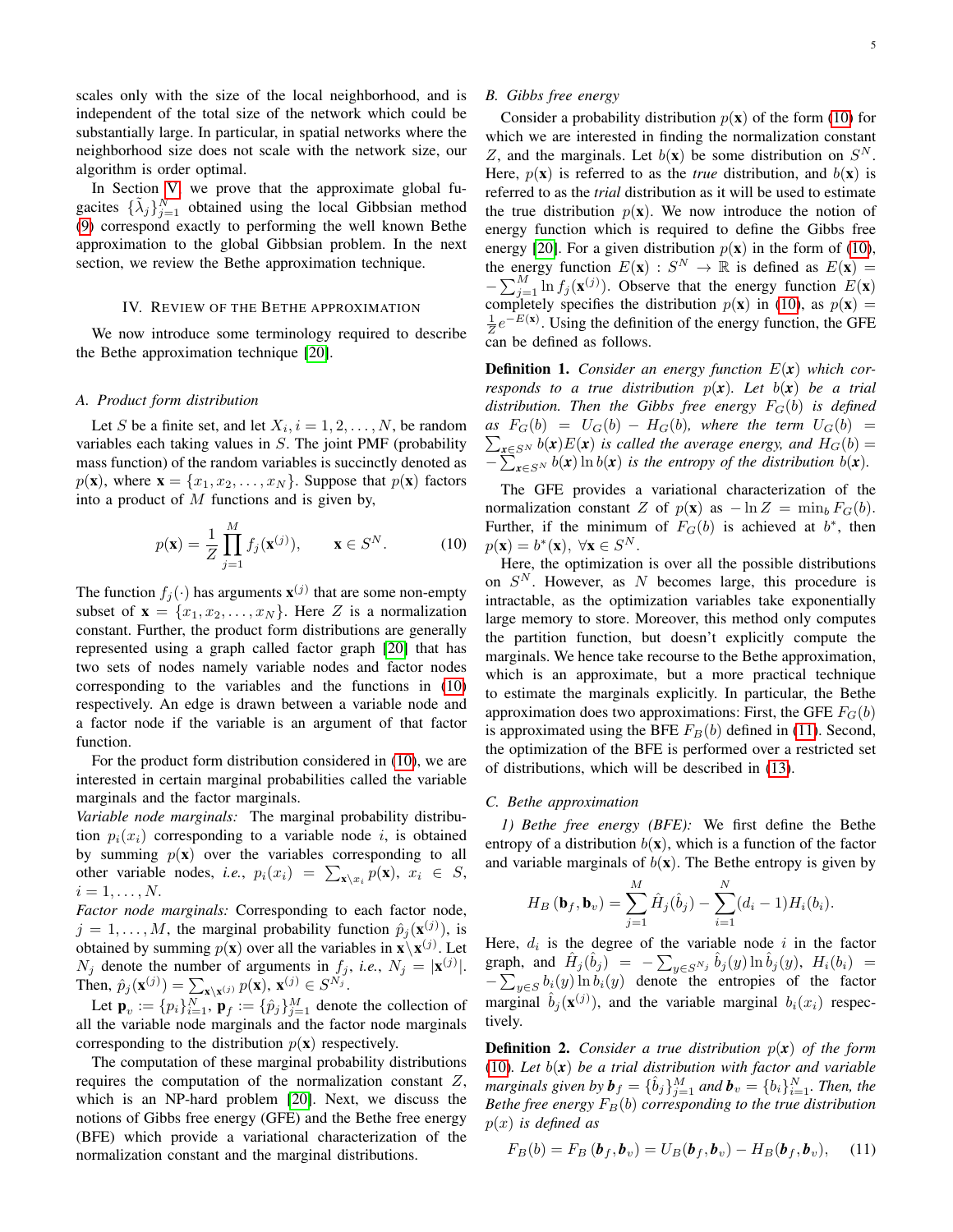where 
$$
U_B(\mathbf{b}_f, \mathbf{b}_v) = -\sum_{j=1}^M \sum_{\mathbf{x}^{(j)} \in S^{N_j}} \hat{b}_j(\mathbf{x}^{(j)}) \ln f_j(\mathbf{x}^{(j)}).
$$
 (12)

*2) Bethe optimization (BO):* The following optimization problem is referred to as the Bethe optimization.

$$
\arg\min_{\mathbf{b}_f, \mathbf{b}_v} F_B(\mathbf{b}_f, \mathbf{b}_v), \text{ subject to} \tag{13}
$$
\n
$$
b_i(x_i) \ge 0, \quad i = 1, \dots, N, \quad x_i \in S,
$$
\n
$$
\sum_{x_i} b_i(x_i) = 1, \quad i = 1, \dots, N,
$$
\n
$$
\hat{b}_j(\mathbf{x}^{(j)}) \ge 0, \quad j = 1, \dots, M, \quad \mathbf{x}^{(j)} \in S^{N_j},
$$
\n
$$
\sum_{\mathbf{x}^{(j)}} \hat{b}_j(\mathbf{x}^{(j)}) = 1, \quad j = 1, \dots, M,
$$
\n
$$
\sum_{\mathbf{x}^{(j)} \setminus \{x_i\}} \hat{b}_j(\mathbf{x}^{(j)}) = b_i(x_i), \quad j = 1, \dots, M, \quad i \in \mathcal{N}_j, \quad x_i \in S,
$$

where  $\mathcal{N}_j$  is the set of indices of all the variable nodes associated with the factor node  $i$ .

*Note:* A feasible collection  $(\mathbf{b}_f, \mathbf{b}_v)$  of the Bethe optimization problem does not necessarily represent the marginals of any coherent joint distribution over  $S<sup>N</sup>$ , and are therefore referred to as *pseudo-marginals* [\[20\]](#page-14-17). In spite of performing the optimization over a relaxed set, the solution of the Bethe optimization  $(\mathbf{b}_{f}^{*}, \mathbf{b}_{v}^{*})$  exactly coincides with the marginals of the true distribution  $(\mathbf{p}_f^*, \mathbf{p}_v^*)$ , if the underlying factor graph is a tree. Further, for factor graphs with loops, the solution leads to very good estimates of the true marginals [\[20\]](#page-14-17), [\[21\]](#page-14-18). In many applications, solving for the global minimizer of [\(13\)](#page-5-0) is not feasible because of its non-convexity. Hence, a stationary point of the BFE satisfying the constraints in [\(13\)](#page-5-0) is considered as a good estimate of the true marginals [\[20\]](#page-14-17), [\[21\]](#page-14-18).

## *D. Bethe approximation for CSMA*

We observe that the stationary distribution of the CSMA Markov chain  $p(x)$  given by [\(6\)](#page-3-1) is in product form [\(10\)](#page-4-1) with the factor functions  $\{f_j\}_{j=1}^N$  defined as

$$
f_j(\mathbf{x}^{(j)}) = \begin{cases} \lambda_j, & \text{if } x_j = 1, \gamma_j(\mathbf{x}^{(j)}) \ge T, \\ 0, & \text{if } x_j = 1, \gamma_j(\mathbf{x}^{(j)}) < T, \\ 1, & \text{if } x_j = 0. \end{cases} \tag{14}
$$

where  $\mathbf{x}^{(j)}$  is the local schedule of the link j defined earlier.

By the definition of local feasibility,  $p(\mathbf{x})$  assigns zero probability to a schedule x, if it is locally infeasible at any link. Hence, the factor node marginals  $\mathbf{p}_f = {\{\hat{p}_j\}}_{j=1}^N$  have to satisfy  $\hat{p}_j(y) = 0$ ,  $\forall y \notin \mathcal{I}_j$ ,  $\forall j \in \mathcal{N}$ .

BFE for CSMA: We shall consider the product form representation of the CSMA stationary distribution  $p(\mathbf{x})$  in [\(6\)](#page-3-1) and compute the BFE. As defined in [\(11\)](#page-4-2), the BFE for a given trial distribution  $b(\mathbf{x})$  has two terms  $U_B(\mathbf{b}_f, \mathbf{b}_v)$ ,  $H_B(\mathbf{b}_f, \mathbf{b}_v)$ . Now we compute the first term  $U_B(\mathbf{b}_f, \mathbf{b}_v)$ . Specifically, we show that the term  $U_B(\mathbf{b}_f, \mathbf{b}_v)$  which is in general a function of the factor marginals  $\mathbf{b}_f$ , reduces to a function of just the variable marginals  $\mathbf{b}_v$ , subject to the feasibility conditions stated in the following lemma.

<span id="page-5-7"></span><span id="page-5-2"></span>**Lemma 1.** Let  $(b_f, b_v)$  be a set of feasible factor and variable *marginals of the Bethe optimization problem* [\(13\)](#page-5-0)*. If the factor marginals of a trial distribution*  $\boldsymbol{b}_f$ *, assign zero probabilities to all the infeasible local schedules,* i.e.*,*

<span id="page-5-1"></span>
$$
\hat{b}_j(y) = 0, \ \forall y \notin \mathcal{I}_j, \ \forall j \in \mathcal{N}, \tag{15}
$$

<span id="page-5-0"></span>*then*  $U_B(\boldsymbol{b}_f, \boldsymbol{b}_v)$  *reduces to*  $U_B(\boldsymbol{b}_f, \boldsymbol{b}_v) = U_B(\boldsymbol{b}_v) =$  $-\sum_{i=1}^{N} b_i(1) \ln \lambda_i$ *. Moreover, if*  $\boldsymbol{b}_f$  *does not satisfy* [\(15\)](#page-5-1)*,*  $U_B(\boldsymbol{b}_f, \boldsymbol{b}_v) = \infty$ , which in turn implies  $F_B(\boldsymbol{b}_f, \boldsymbol{b}_v) = \infty$ .

*Proof.* Recalling the definition of local feasibility (introduced in Section [III\)](#page-3-0), we obtain

$$
\mathcal{I}_j = \{ \mathbf{x}^{(j)} \mid x_j = 0 \} \cup \{ \mathbf{x}^{(j)} \mid x_j = 1, \gamma_j(\mathbf{x}^{(j)}) \ge T \}.
$$

Consider the inner summation of  $U_B(\mathbf{b}_f, \mathbf{b}_v)$  in [\(12\)](#page-5-2), and expand it into two terms as follows:

$$
\sum_{\mathbf{x}^{(j)} \in \{0,1\}^{\mathcal{N}_j}} \hat{b}_j(\mathbf{x}^{(j)}) \ln f_j(\mathbf{x}^{(j)})
$$
\n
$$
= \sum_{\{\mathbf{x}^{(j)} \in \mathcal{I}_j\}} \hat{b}_j(\mathbf{x}^{(j)}) \ln f_j(\mathbf{x}^{(j)}) + \sum_{\{\mathbf{x}^{(j)} \notin \mathcal{I}_j\}} \hat{b}_j(\mathbf{x}^{(j)}) \ln f_j(\mathbf{x}^{(j)}).
$$
\n(16)

Now, we evaluate the first term of [\(16\)](#page-5-3).

<span id="page-5-3"></span>
$$
\sum_{\{\mathbf{x}^{(j)} \in \mathcal{I}_j\}} \hat{b}_j(\mathbf{x}^{(j)}) \ln f_j(\mathbf{x}^{(j)}) \stackrel{(a)}{=} \n\sum_{\{\mathbf{x}^{(j)} \mid x_j = 0\}} \hat{b}_j(\mathbf{x}^{(j)}) \ln f_j(\mathbf{x}^{(j)}) + \sum_{\{\mathbf{x}^{(j)} \mid x_j = 1, \gamma_j(\mathbf{x}^{(j)}) \ge T\}} \hat{b}_j(\mathbf{x}^{(j)}) \ln f_j(\mathbf{x}^{(j)}),
$$
\n
$$
\stackrel{(b)}{=} \sum_{\{\mathbf{x}^{(j)} \mid x_j = 0\}} \hat{b}_j(\mathbf{x}^{(j)}) \ln 1 + \sum_{\{\mathbf{x}^{(j)} \mid x_j = 1, \gamma_j(\mathbf{x}^{(j)}) \ge T\}} \hat{b}_j(\mathbf{x}^{(j)}) \ln \lambda_j,
$$
\n
$$
= \ln \lambda_j \sum_{\{\mathbf{x}^{(j)} \mid x_j = 1, \gamma_j(\mathbf{x}^{(j)}) \ge T\}} \hat{b}_j(\mathbf{x}^{(j)}).
$$
\n(17)

<span id="page-5-5"></span>where  $(a)$  follows from the definition of local feasibility, (b) follows from the defintion of factors in [\(14\)](#page-5-4).

We now show that the second term of [\(16\)](#page-5-3) evaluates to zero. If  $\mathbf{x}^{(j)} \notin \mathcal{I}_j$ , then from [\(14\)](#page-5-4) and the assumption [\(15\)](#page-5-1), we have  $f_j(\mathbf{x}^{(j)}) = 0$  and  $\hat{b}_j(\mathbf{x}^{(j)}) = 0$  respectively. Hence the summation corresponding to  $\{x^{(j)} \notin \mathcal{I}_j\}$  in [\(16\)](#page-5-3) is equal to zero.

<span id="page-5-4"></span>Now, we use the fact that  $(\mathbf{b}_f, \mathbf{b}_v)$  is feasible for the Bethe optimization problem [\(13\)](#page-5-0). Specifically, we use the last equality constraint in [\(13\)](#page-5-0) for  $i = j$  case (recall from the definition of  $\mathcal{N}_i$ , that the link j is also included in the set  $\mathcal{N}_i$ ) to obtain

$$
b_j(1) = \sum_{\{\mathbf{x}^{(j)} | x_j = 1\}} \hat{b}_j(\mathbf{x}^{(j)}),
$$
  
\n
$$
= \sum_{\{\mathbf{x}^{(j)} | x_j = 1, \gamma_j(\mathbf{x}^{(j)}) \ge T\}} \hat{b}_j(\mathbf{x}^{(j)}) + \sum_{\{\mathbf{x}^{(j)} | x_j = 1, \gamma_j(\mathbf{x}^{(j)}) \le T\}} \hat{b}_j(\mathbf{x}^{(j)}),
$$
  
\n
$$
\stackrel{\text{(15)}}{\le} \sum_{\{\mathbf{x}^{(j)} | x_j = 1, \gamma_j(\mathbf{x}^{(j)}) \ge T\}} \hat{b}_j(\mathbf{x}^{(j)}) + 0.
$$
 (18)

Substituting  $(17)$ ,  $(18)$  in  $(16)$ , we obtain

<span id="page-5-6"></span>
$$
\sum_{\mathbf{x}^{(j)} \in \{0,1\}^{\mathcal{N}_j}} \hat{b}_j(\mathbf{x}^{(j)}) \ln f_j(\mathbf{x}^{(j)}) = b_j(1) \ln \lambda_j.
$$

Using the above equation in the definition of  $U_B(\mathbf{b}_f, \mathbf{b}_v)$  in [\(12\)](#page-5-2) completes the proof of this Lemma. $\Box$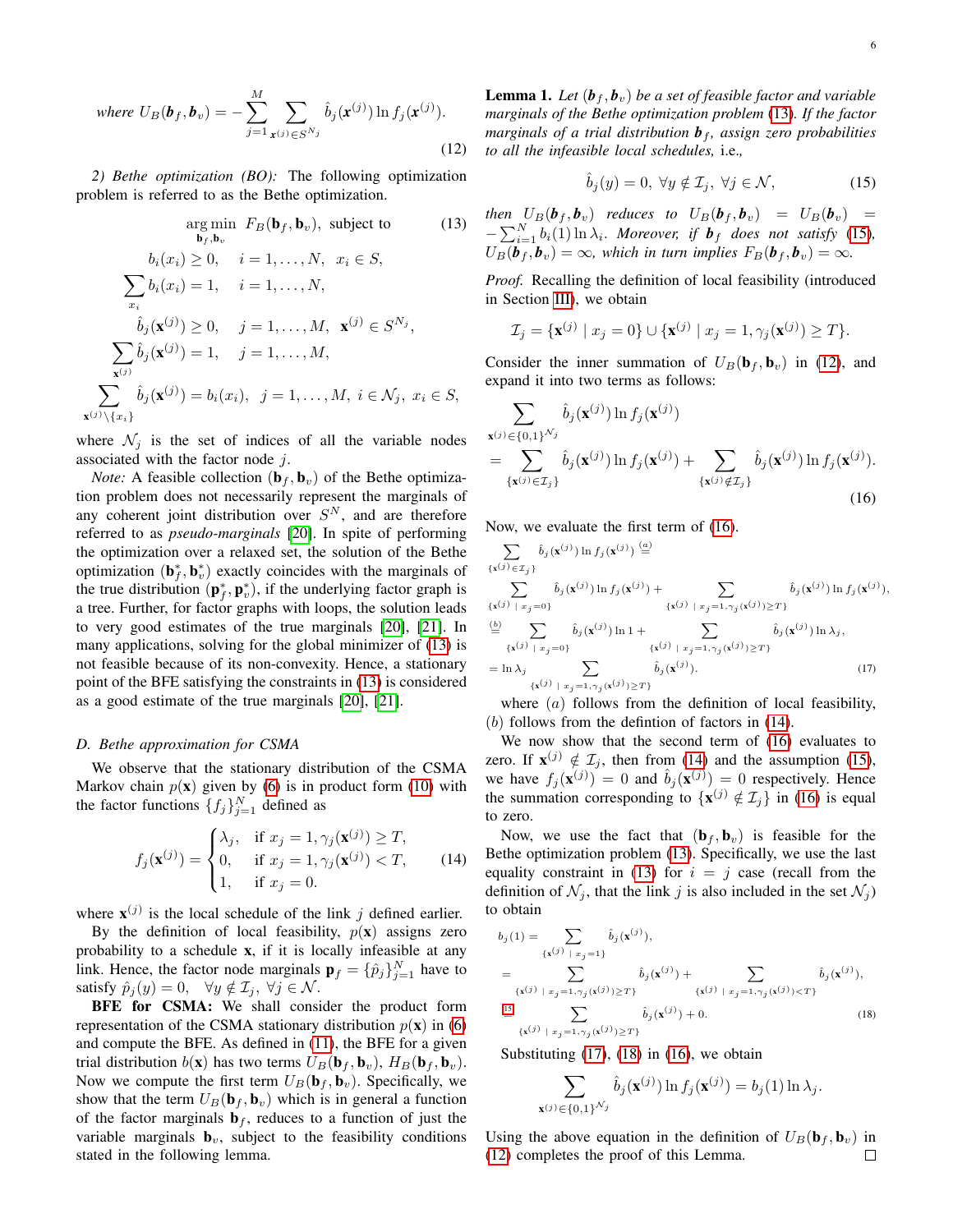<span id="page-6-10"></span><span id="page-6-5"></span> $\Box$ 

<span id="page-6-8"></span> $\Box$ 

Using Lemma [1](#page-5-7) and [\(11\)](#page-4-2), the BFE for any  $(\mathbf{b}_f, \mathbf{b}_v)$  that satisfies the feasibility constraints in [\(13\)](#page-5-0), [\(15\)](#page-5-1) is given by

$$
F_B(\mathbf{b}_f, \mathbf{b}_v) = F_B\left(\{\hat{b}_j\}_{j=1}^N, \{b_i\}_{i=1}^N\right),\tag{19}
$$

$$
= \sum_{i=1}^N -b_i(1)\ln\lambda_i - \hat{H}_i(\hat{b}_i) + (d_i - 1)H_i(b_i),
$$

where  $d_i$  is degree of variable node i in the factor graph. We refer  $F_B(\mathbf{b}_f, \mathbf{b}_v)$  [\(19\)](#page-6-1) as the BFE corresponding to the set of fugacities  $\{\lambda_i\}_{i=1}^N$ . It essentially means that  $F_B(\mathbf{b}_f, \mathbf{b}_v)$  is the BFE corresponding to  $p(x)$  in [\(6\)](#page-3-1).

*Remark:* Since we are only interested in the Bethe optimization problem [\(13\)](#page-5-0), throughout this paper, we implicitly assume that the factor and variable marginals  $(\mathbf{b}_f, \mathbf{b}_v)$  satisfy the feasibility conditions in [\(13\)](#page-5-0), [\(15\)](#page-5-1), and use the BFE  $F_B(\mathbf{b}_f, \mathbf{b}_v)$  expression obtained in [\(19\)](#page-6-1).

# <span id="page-6-0"></span>V. EQUIVALENCE OF LOCAL GIBBSIAN METHOD AND THE BETHE APPROXIMATION

We first prove certain important structural properties of the BFE, which we then use to establish an equivalence between the local Gibbsian method (Algorithm 1) and the Bethe approximation. In particular, the above equivalence hinges on establishing the following two important properties, which are formalized subsequently in Lemmas [2](#page-6-2) through [4.](#page-6-3)

- At a stationary point of the BFE, the relation between the factor and the variable marginals is captured by the local Gibbsian problem.
- The factor and variable marginals corresponding to a stationary point of the BFE uniquely determine the fugacities.

*Remark:* The above properties are derived for the Bethe approximation under the SINR model considered in this paper. The Bethe approximation under general settings may not satisfy these properties.

# *A. Characterization of the stationary points of the BFE*

In this subsection, we characterize the stationary points of the Bethe free energy  $F_B(\mathbf{b}_f, \mathbf{b}_v)$  [\(19\)](#page-6-1) in Lemmas [2](#page-6-2) and [4.](#page-6-3) The following Lemma asserts that the stationary points of  $F_B(\mathbf{b}_f, \mathbf{b}_v)$  satisfy a maximum entropy property.

<span id="page-6-2"></span>**Lemma 2.** Let  $F_B(\boldsymbol{b}_f, \boldsymbol{b}_v)$  [\(19\)](#page-6-1) denote the BFE corresponding *to the fugacities*  $\{\lambda_i\}_{i=1}^N$ . Let  $(\boldsymbol{b}_f^*, \boldsymbol{b}_v^*)$  be a stationary point *of*  $F_B(\boldsymbol{b}_f, \boldsymbol{b}_v)$  *that satisfies the feasibility constraints in* [\(13\)](#page-5-0)*,* [\(15\)](#page-5-1). Then, for each  $i \in \mathcal{N}$ , the factor marginal  $\hat{b}_i^*$  is *related to its corresponding variable marginals*  $\{b_j^*\}_{j \in \mathcal{N}_i}$ , *through the following constrained entropy maximization problem, parametrized by the variable marginals*  $\{b_j^*\}_{j \in \mathcal{N}_i}$ *:* 

$$
\hat{b}_i^* = \arg \max_{\hat{b}_i} \hat{H}_i(\hat{b}_i), \text{ subject to} \tag{20}
$$

$$
\hat{b}_i(\mathbf{x}^{(i)}) \ge 0, \ \forall \mathbf{x}^{(i)} \in \mathcal{I}_i; \sum_{\mathbf{x}^{(i)} \in \mathcal{I}_i} \hat{b}_i(\mathbf{x}^{(i)}) = 1,
$$
\n
$$
\sum_{\mathbf{x}^{(i)} \setminus \{x_j\}} \hat{b}_i(\mathbf{x}^{(i)}) = b_j^*(x_j), \quad \forall j \in \mathcal{N}_i, \ x_j = 1.
$$
\n(21)

*Proof.* Proof is provided in Appendix [X-A.](#page-11-1)

<span id="page-6-1"></span>Further, it can be shown [\[26,](#page-14-23) Section 3.5] that there is a unique solution to the maximum entropy problem [\(20\)](#page-6-4). Specifically, the variable marginals  $\{b_j^*\}_{j \in \mathcal{N}_i}$  uniquely characterize the corresponding factor marginal  $\hat{b}_i^*$ , through the local Gibbsian problem [\(22\)](#page-6-5); this is formalized in Lemma [3.](#page-6-6)

<span id="page-6-6"></span>Lemma 3. *Consider the following local Gibbsian problem defined by the variable marginals*  $\{b_j^*\}_{j \in \mathcal{N}_i}$ *:* 

$$
v_i = \arg\max_{r \in \mathbb{R}^{N_i}} \sum_{k \in \mathcal{N}_i} b_k^*(1)r_k - \ln\Big(\sum_{y \in \mathcal{I}_i} \exp\Big(\sum_{k \in \mathcal{N}_i} y_k r_k\Big)\Big). \tag{22}
$$

*Then the corresponding factor marginal (optimal solution of* [\(20\)](#page-6-4)*) is given by*

$$
\hat{b}_i^*(\mathbf{x}^{(i)}) = \frac{1}{Z_i} \exp\left(\sum_{k \in \mathcal{N}_i} x_k v_{ik}\right), \quad \forall \mathbf{x}^{(i)} \in \mathcal{I}_i,\qquad(23)
$$

*where*  $v_i = [v_{ik}]_{k \in \mathcal{N}_i}$  *is the solution of* [\(22\)](#page-6-5),  $Z_i$  *is a normalization constant.*

*Proof.* Proof follows by considering the dual problem of [\(20\)](#page-6-4). The proof can be found in [\[26,](#page-14-23) Section 3.5].  $\Box$ 

Next, in Lemma [4,](#page-6-3) we prove that the factor and variable marginals at a stationary point of the BFE uniquely characterize the fugacities.

<span id="page-6-3"></span>**Lemma 4.** Let  $F_B(\boldsymbol{b}_f, \boldsymbol{b}_v)$  [\(19\)](#page-6-1) denote the BFE corresponding *to the fugacities*  $\{\lambda_i\}_{i=1}^N$ . Let  $(\boldsymbol{b}_f^*, \boldsymbol{b}_v^*)$  be a stationary point of *the*  $F_B(\boldsymbol{b}_f, \boldsymbol{b}_v)$ *. Then the fugacities are uniquely determined by the factor and variables marginals*  $(b_f^*, b_v^*)$  *as follows:* 

$$
\lambda_i = \left(\frac{1 - b_i^*(1)}{b_i^*(1)}\right)^{d_i - 1} \prod_{j \in \mathcal{N}_i} e^{v_{ji}}, \ \ \forall i \in \mathcal{N}, \qquad (24)
$$

*where*  $v_{ji}$  *is an element of the vector*  $v_j = [v_{jk}]_{k \in \mathcal{N}_j}$ *, that characterizes the factor marginal*  $\hat{b}_j^*$  *of some*  $j \in \mathcal{N}_i$ *.* 

*Proof.* Proof is provided in Appendix [X-B.](#page-13-0)

In Lemmas [2,](#page-6-2) [4](#page-6-3) we have derived the necessary conditions that a stationary point of the BFE should satisfy. In Appendix [X-C,](#page-13-1) we show that the conditions in these two Lemmas together constitute a sufficient condition for a stationary point of the BFE.

# *B. Local Gibbsian method gives the Bethe approximated fugacities*

We are now in a position to state a key result of this paper, which asserts that the approximated global fugacities [\(9\)](#page-3-2) obtained by solving the local Gibbsian problems [\(8\)](#page-3-3) correspond exactly to the Bethe approximated fugacities. We formalize this result through Definition [3,](#page-6-7) Theorem [1.](#page-7-1)

<span id="page-6-9"></span><span id="page-6-7"></span><span id="page-6-4"></span>Definition 3. *(Bethe approximated fugacities) For a given* set of service rates  $\{s_i\}_{i=1}^N$ , a set of fugacities  $\{\lambda_i\}_{i=1}^N$  are *said to be Bethe approximated fugacities if the following holds: "Consider the BFE*  $F_B(\boldsymbol{b}_f, \boldsymbol{b}_v)$  *corresponding to the* fugacities  $\{\lambda_i\}_{i=1}^N$ . Then there should exist a stationary point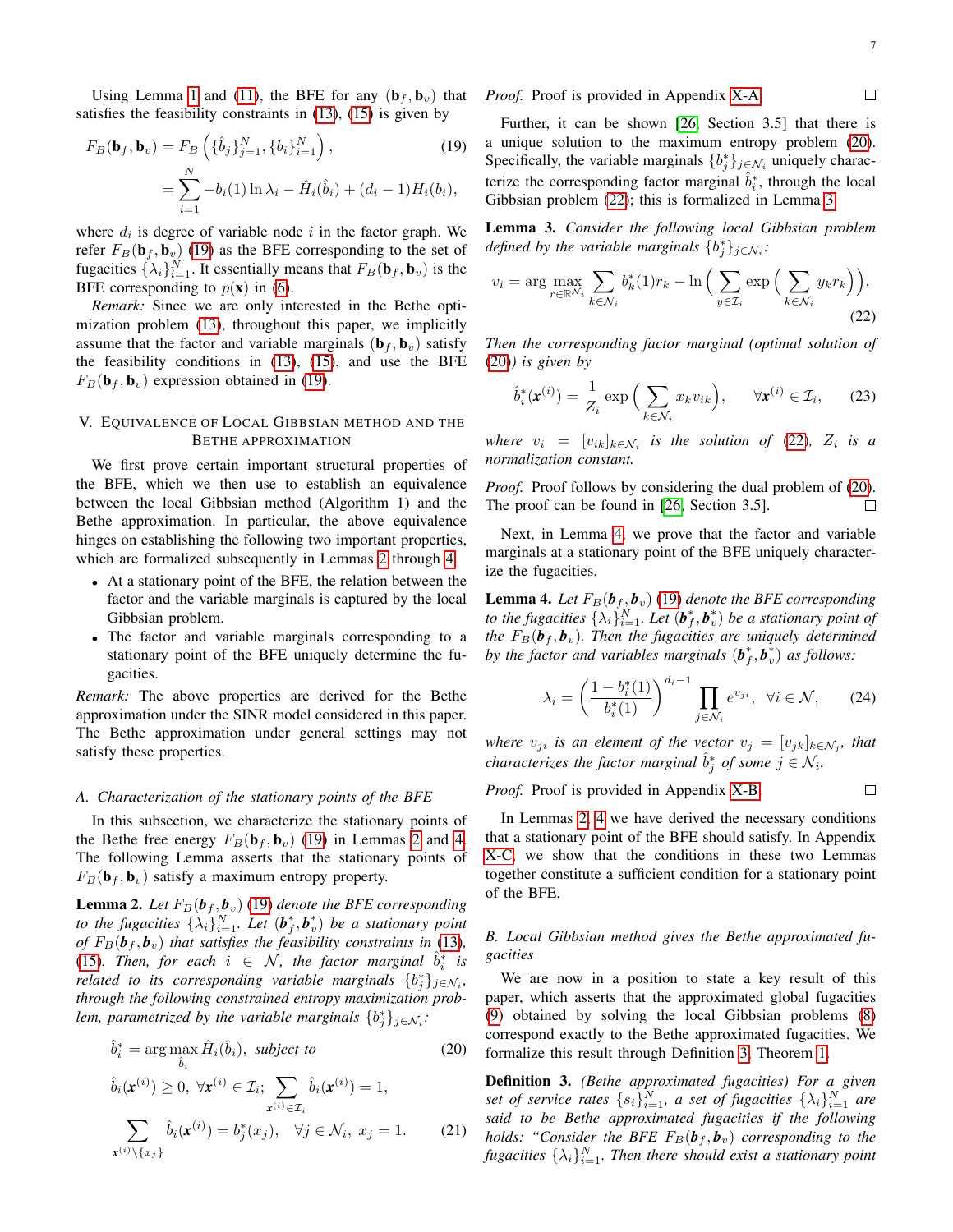$(\boldsymbol{b}_{f}^{*}, \boldsymbol{b}_{v}^{*})$  point of the BFE such that the corresponding variable *marginals are equal to the given service rates, i.e.,*  $b_i^*(1) =$  $s_i, \forall i$ ".

<span id="page-7-1"></span>**Theorem 1.** Let  $\{s_i\}_{i=1}^N$  be the desired service rates.

- 1. Then the global fugacities  $\{\tilde{\lambda}_i\}_{i=1}^N$  estimated in [\(9\)](#page-3-2) are *the Bethe approximated fugacities for*  $\{s_i\}_{i=1}^N$ .
- 2. *For a given set of service rates, the Bethe approximated fugacities are unique.*

*Proof.* Consider the BFE [\(25\)](#page-7-2) corresponding to the fugacities  $\{\tilde{\lambda}_i\}_{i=1}^N$ . We show there exists a stationary point  $(\{\hat{\underline{b}}_j\}, \{\underline{b}_j\})$ of the BFE, given by [\(26\)](#page-7-3)-[\(27\)](#page-7-4), such that the corresponding variable marginals  $\{\underline{b}_j(1)\}\$  [\(26\)](#page-7-3) are equal to the desired service rates  $\{s_i\}_{i=1}^N$ .

$$
F_B(\mathbf{b}_f, \mathbf{b}_v) = \sum_{i=1}^N -b_i(1) \ln \tilde{\lambda}_i - \hat{H}_i(\hat{b}_i) + (d_i - 1) H_i(b_i),
$$
\n(25)

$$
\underline{b}_j(1) = s_j, \ \underline{b}_j(0) = 1 - s_j, \ \ \forall j,
$$
\n(26)

$$
\hat{\underline{b}}_j(\mathbf{x}^{(j)}) = \frac{1}{Z_j} \exp\left(\sum_{k \in \mathcal{N}_j} x_k \beta_{jk}\right), \ \forall \mathbf{x}^{(j)} \in \mathcal{I}_j, \ \forall j, \ (27)
$$

where  $\beta_j = [\beta_{jk}]_{k \in \mathcal{N}_j}$  is the local fugacity vector at link j obtained from [\(8\)](#page-3-3), and  $Z_j$  is the corresponding normalization constant.

Now we use the structural properties of the BFE derived in Lemmas 2 through 4 to complete the proof. In particular, recall from [\(8\)](#page-3-3) that the local fugacity vector  $\beta_j = [\beta_{jk}]_{k \in \mathcal{N}_j}$ is obtained by solving the local Gibbsian problem [\(8\)](#page-3-3), which is same as [\(22\)](#page-6-5). Hence, due to Lemma [3,](#page-6-6) it is clear that the set of marginals  $(\{\hat{\underline{b}}_j\}, {\{\underline{b}}_j\})$  in [\(26\)](#page-7-3)-[\(27\)](#page-7-4) satisfy the maximum entropy property stated in Lemma [2.](#page-6-2)

Next, due to the definition [\(9\)](#page-3-2) of the global fugacities  $\{\tilde{\lambda}_i\}_{i=1}^N$ , the variable and factor marginals defined in [\(26\)](#page-7-3)-[\(27\)](#page-7-4) immediately satisfy the condition [\(24\)](#page-6-8) in Lemma [4.](#page-6-3)

Therefore,  $(\{\hat{\underline{b}}_j\}, {\{\underline{b}}_j\})$  given in [\(26\)](#page-7-3)-[\(27\)](#page-7-4) is a stationary point of the BFE [\(25\)](#page-7-2). Further, note that the corresponding variable marginals  $\{\underline{b}_j(1)\}\$  [\(26\)](#page-7-3) at this stationary point are equal to the desired service rates  $\{s_i\}_{i=1}^N$ . Hence, the fugacities  $\{\hat{\lambda}_i\}_{i=1}^N$  are the Bethe approximated fugacities for  $\{s_i\}_{i=1}^N$ .

Next, we prove the uniqueness of the Bethe approximated fugacities. For the given service rates  $\{s_i\}_{i=1}^N$ , let us assume that two sets of fugacities  $\{\lambda_i^1\}_{i=1}^N$ ,  $\{\lambda_i^2\}_{i=1}^N$  satisfy the definition of the Bethe approximated fugacities. Let  $F_B^1(\mathbf{b}_f, \mathbf{b}_v)$ ,  $F_B^2(\mathbf{b}_f, \mathbf{b}_v)$  be the BFE functions corresponding to the fugacities  $\{\lambda_i^1\}_{i=1}^N$ ,  $\{\lambda_i^2\}_{i=1}^N$  respectively. Then there should exist stationary points  $(\{\hat{b}_j^1\}, \{\hat{b}_j^1\}),$   $(\{\hat{b}_j^2\}, \{b_j^2\})$  of their corresponding BFE functions such that the variables marginals are equal to the service rates, *i.e.*,  ${b_j^1(1)} =$  ${b_j^2(1)} = {s_j}$ . Since the variable marginals are same, due to Lemmas [2,](#page-6-2) [3,](#page-6-6) the factor marginals corresponding to these stationary points should be the same. In other words, *i.e.*,  $(\{\hat{b}_j^1\}, \{\hat{b}_j^1\}) = (\{\hat{b}_j^2\}, \{b_j^2\})$ . Then [\(24\)](#page-6-8) from Lemma [4](#page-6-3) asserts that  $\{\lambda_i^1\}_{i=1}^N = \{\lambda_i^2\}_{i=1}^N$ . Hence, for a given set of service rates, the Bethe approximated fugacities are unique.  $\Box$ 

# VI. SPECIAL CASE - CONFLICT GRAPH MODEL

<span id="page-7-0"></span>Conflict graph model [\[19\]](#page-14-16) is a special case of the SINR interference model. In the conflict graph model, two links cannot transmit simultaneously, if one link is within the interference range of the other link. Under the conflict graph model, we derive simple closed form expressions for the local fugacities [\(8\)](#page-3-3).

<span id="page-7-7"></span>Theorem 2. *For the conflict graph model, the local fugacities* i.e.*, solution of the local Gibbsian problem* [\(8\)](#page-3-3) *at a link* i *is given by*

$$
e^{\beta_{ij}} = \begin{cases} s_i (1 - s_i)^{|\mathcal{N}_i| - 2} \prod_{k \in \mathcal{N}_i \setminus \{i\}} (1 - s_i - s_k)^{-1}, & \text{if } j = i, \\ s_j (1 - s_i - s_j)^{-1}, & \text{if } j \in \mathcal{N}_i \setminus \{i\}. \end{cases}
$$
\n*Proof.* Proof is provided in Appendix X-D.

*Comparison with the results in [\[19\]](#page-14-16):*

<span id="page-7-3"></span><span id="page-7-2"></span>The fugacities for the conflict graph model have been derived in [\[19\]](#page-14-16). Here, we derive the global fugacities using our approach and compare to the results in [\[19\]](#page-14-16).

<span id="page-7-6"></span><span id="page-7-4"></span>Corollary 4. *For the conflict graph model, the global fugacity at a link* i *is*

$$
\tilde{\lambda}_{i} = \frac{s_{i}(1 - s_{i})^{2|N_{i}| - 3}}{\prod_{k \in \mathcal{N}_{i} \setminus \{i\}} (1 - s_{i} - s_{k})^{2}}
$$

<span id="page-7-5"></span>.

*Proof.* We obtain this result by substituting the local fugacities obtained in [\(28\)](#page-7-5) in the expression proposed for global fugacities [\(9\)](#page-3-2).  $\Box$ 

The expression for the global fugacities proposed in [\[19\]](#page-14-16) is

$$
\tilde{\lambda}_i = \frac{s_i (1 - s_i)^{|\mathcal{N}_i| - 2}}{\prod_{k \in \mathcal{N}_i \setminus \{i\}} (1 - s_i - s_k)},
$$

which is different from the expression derived in Corollary [4.](#page-7-6) In essence, these expressions are different because, the factorizations considered in the two cases are different. Specifically, it is well known that for a given product form distribution, the Bethe approximation technique could lead to different results, corresponding to different factorizations of the product form distribution [\[28,](#page-15-0) Chapter 2, Page 10].

To elucidate this point, we consider the conflict graph interference model, and present two natural factorizations that lead to the same CSMA distribution [\(3\)](#page-2-3). In the conflict graph model, a schedule  $x$  is said to be feasible if it is an independent set of the underlying graph  $G(V, E)$ . Using this observation, the term  $1(x$  is feasible) in [\(3\)](#page-2-3) can be factorized in two ways as given below.

*1. Edge-centric factorization:* This factorization ensures that for each edge, not more than one of its end vertices are active.

$$
\mathbf{1}(\mathbf{x} \text{ is feasible}) = \prod_{(i,j)\in E} \mathbf{1}(x_i x_j = 0).
$$

*2. Vertex-centric factorization:* In this factorization, whenever a vertex is active, it ensures that all its neighbours are inactive.

$$
\mathbf{1}(\mathbf{x} \text{ is feasible}) = \prod_{j \in V} f_j(\mathbf{x}^{(j)}),
$$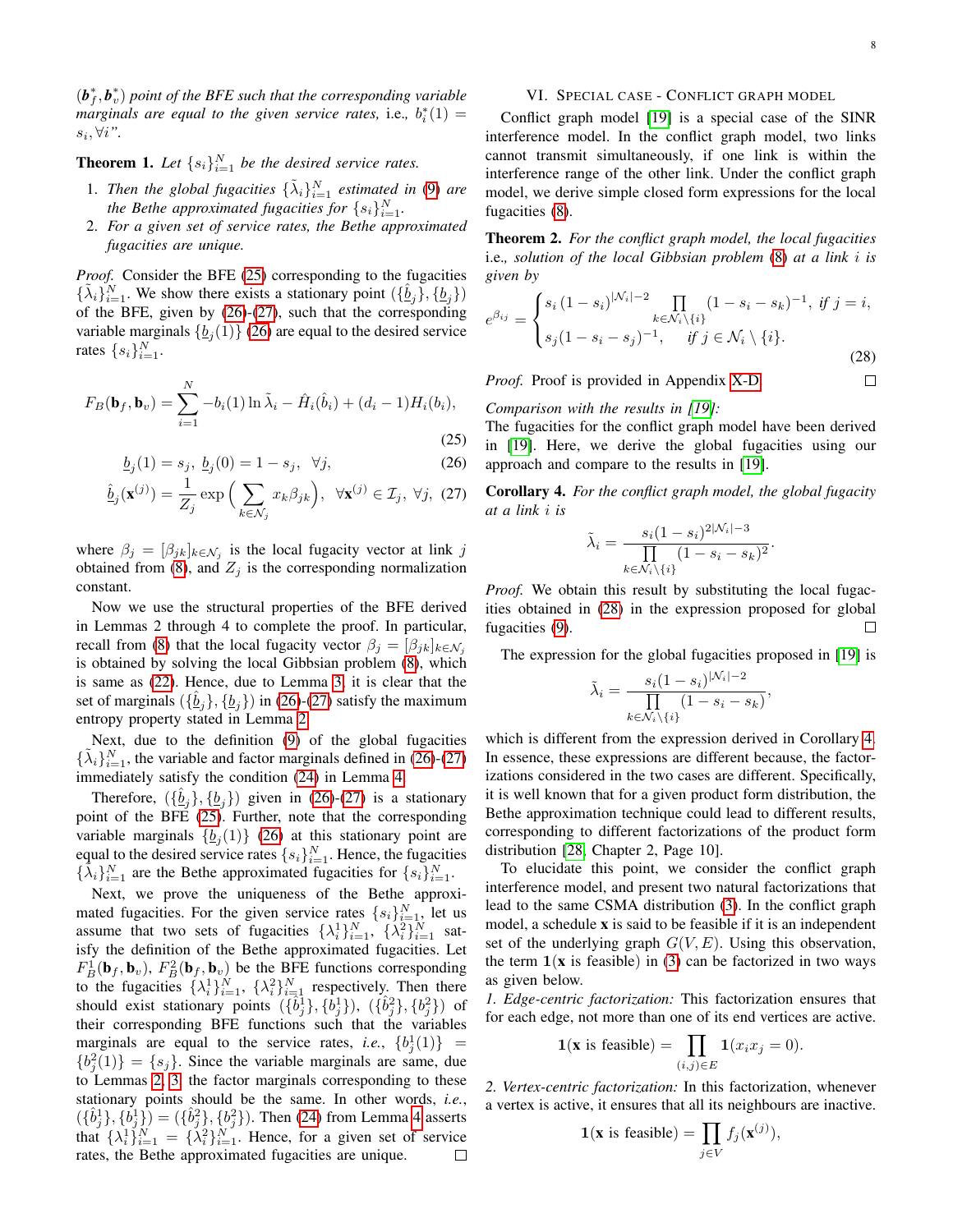where  $\mathbf{x}^{(j)}$  is the set of activation status of node j and its neighbours, and  $f_i$  is given by

$$
f_j(\mathbf{x}^{(j)}) = \begin{cases} 1, & \text{if } x_j = 0, \\ 1, & \text{if } x_j = 1 \text{ and } \{x_k\}_{k \in \mathcal{N}_j \setminus \{j\}} = 0, \\ 0, & \text{otherwise.} \end{cases}
$$

In [\[19\]](#page-14-16), the authors use the edge-centric factorization, which cannot be directly used to capture the SINR model. Hence we use a more general factorization [\(14\)](#page-5-4), which reduces to the vertex-centric factorization for the conflict graph case.

*Remark:* The existing theory on the Bethe approximation is not sufficient to conclude or prove that one of the factorizations is always better than the other. However, the following can be said under some special cases.

- For the conflict graph model, the formula derived in [\[19\]](#page-14-16) is provably exact if the conflict graph is a tree. Hence, if there is prior knowledge that the conflict graph has tree topology, the formula in [\[19\]](#page-14-16) should be used.
- From the simulations that we have conducted, we have the following observation for topologies with loops. For the formula proposed in [\[19\]](#page-14-16), we observed that the achieved service rate is less than the target service rate even for small load. However, for the formula obtained using our approach, the achieved service rate is more than the target service rate at smaller loads. Hence, if we have prior knowledge that we are operating in the low load regime, empirical evidence suggests that it is beneficial to use the approach proposed in our paper.

#### VII. UTILITY MAXIMIZATION

<span id="page-8-0"></span>In this section, we consider the utility maximization problem and provide an approximation algorithm to solve the problem in a distributed manner. The problem is defined as follows. Suppose each link  $i$  in the network is associated with a concave utility function of its service rate  $U_i : [0,1] \rightarrow \mathbb{R}_+$ . Our objective is to find the service rates that maximize the system wide utility, *i.e.*,

$$
\max_{y \in \Lambda} \sum_{i=1}^{N} U_i(y_i),\tag{29}
$$

and subsequently compute the global fugacities that correspond to these optimal service rates.

In [\[7\]](#page-14-4), an iterative algorithm to update the global fugacities is proposed. However, each iteration of the algorithm requires an underlying slowly mixing Markov chain to reach steady state. Hence it suffers from impractically slow convergence to the optimal fugacities. To address this issue, we propose an iterative algorithm which updates the local fugacities instead of directly updating the global fugacities. These local fugacitiy updates are computationally simple and do not require any Markov chain to convergence. These local fugacities are then used to obtain the approximate global fugacities using [\(9\)](#page-3-2) proposed in Section [III.](#page-3-0)

Each link in the network executes *Algorithm 2* in parallel. The algorithm involves solving an one dimensional optimization problem [\(30\)](#page-8-1) related to the original optimization problem [\(29\)](#page-8-2). Here  $\theta > 0$ , is a parameter of the algorithm that can be tuned. The solution of this optimization problem  $s_i(t)$  is used in the subsequent steps of the algorithm to update the local fugacities [\(31\)](#page-8-3) and the global fugacities. We will later show that the update equation [\(31\)](#page-8-3) is inspired by a subgradient descent algorithm for a related optimization problem. The term  $\alpha(t)$  in [\(31\)](#page-8-3) corresponds to the step-size of the subgradient descent algorithm. Any standard step-sizes that satisfy the convergence criteria for a subgradient descent method can be used [\[29,](#page-15-1) Chapter 2]. A typical example is  $\alpha(t) = \frac{1}{t}$ .

#### Algorithm 2: Local utility maximization at link  $j$

1) At  $t = 0$ , initialize  $\beta_{jk}(t) = 0$ ,  $\forall k \in \mathcal{N}_j$ .

*Computing global fugacities:*

- 2) From each neighbour  $k \in \mathcal{N}_j$ , obtain the local fugacity  $\beta_{kj}(t)$ .
- 3) Compute  $s_i(t)$  as

<span id="page-8-1"></span>
$$
s_j(t) = \arg\max_{q \in [0,1]} \theta U_j(q) - q \sum_{k \in \mathcal{N}_j} \beta_{kj}(t). \tag{30}
$$

4) Compute the approximate global fugacity  $\tilde{\lambda}_j(t)$  from local fugacities  $(\beta_{kj}(t), k \in \mathcal{N}_j)$  and  $s_j(t)$  using [\(9\)](#page-3-2).

*Updating the local fugacities:*

5) Consider the distribution

$$
\hat{b}_j(\mathbf{x}^{(j)};t) = Z_j^{-1} \exp\Big(\sum_{k \in \mathcal{N}_j} x_k \beta_{jk}(t)\Big), \forall \mathbf{x}^{(j)} \in \mathcal{I}_j,
$$

and for each  $\sum$  $k \in \mathcal{N}_j$ , let  $m_{jk}(t)$  :=  $\mathbf{x}^{(j)}:x_k=1$   $\hat{b}_j(\mathbf{x}^{(j)};t)$  represent the marginal probability corresponding to  $x_k$  under this distribution.

6) For each  $k \in \mathcal{N}_i$ , obtain  $s_k(t)$  computed at the neighbour  $k$ , and update the local fugacity at j using

<span id="page-8-3"></span>
$$
\beta_{jk}(t+1) = \beta_{jk}(t) + \alpha(t) (s_k(t) - m_{jk}(t)).
$$
 (31)

<span id="page-8-2"></span>*Complexity:* The computational complexity of the above algorithm is  $O(2^{|{\cal N}_j|})$ , which depends only on the size of the local neighbourhood, and is independent of the total size of the network.

*Accuracy:* The accuracy of the above algorithm can be understood by splitting the error into two parts. The first part is the error involved in estimating the optimal service rates in [\(29\)](#page-8-2). The second part is the error involved in estimating the global fugacities corresponding to these service rates. We characterize the first part of the error in Theorem [3,](#page-9-1) which states that the gap to the optimum utility is  $O(\frac{1}{\theta})$ . In other words, the local algorithm provides a good estimate of the optimal service rates when  $\theta$  is large. The second part of the error depends only on the accuracy of the Bethe approximation. The Bethe error is evidenced to be reasonably small in many applications [\[21\]](#page-14-18).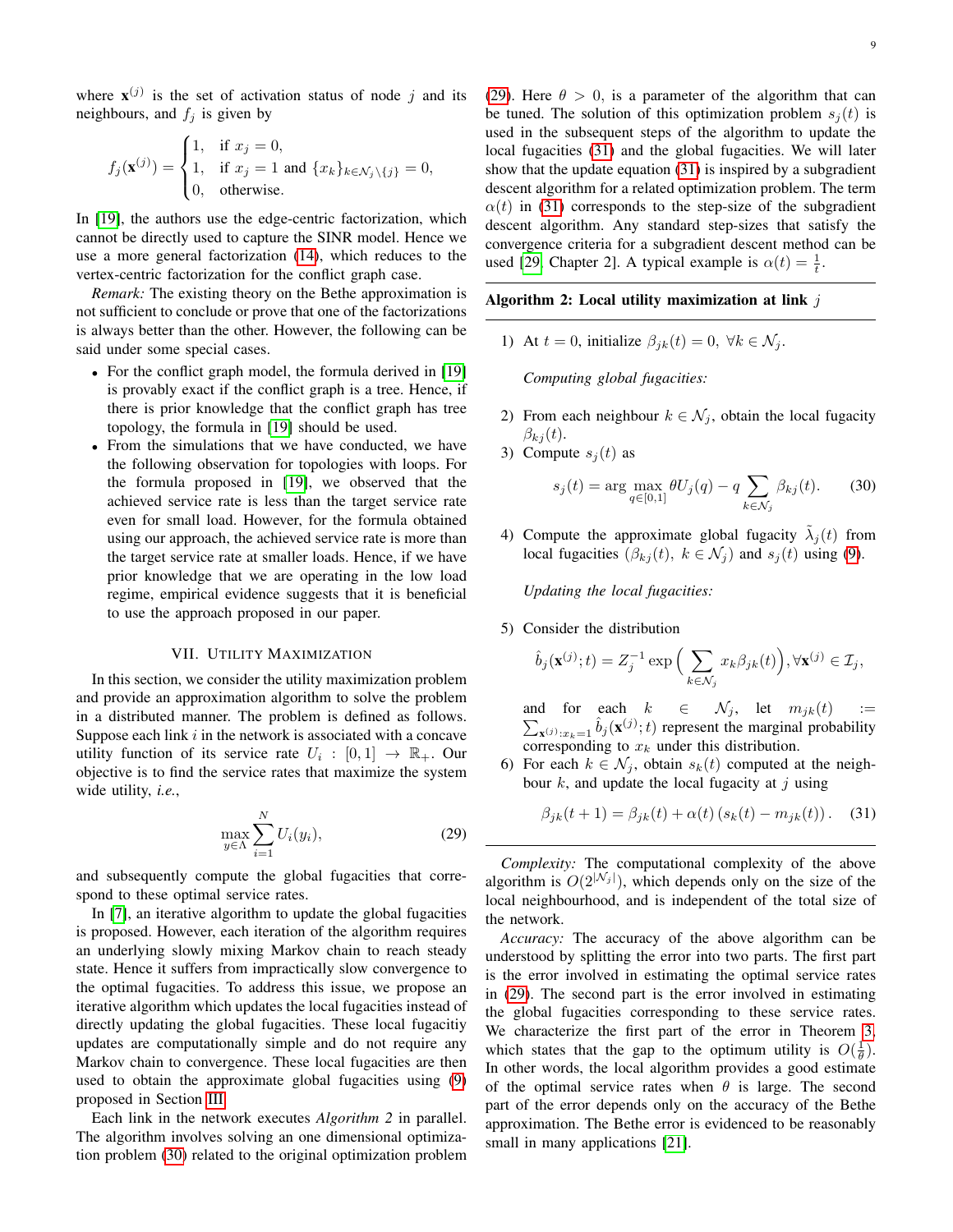<span id="page-9-1"></span>**Theorem 3.** In Algorithm 2, the service rates  $s(t)$  =  $[s_j(t)]_{j=1}^N$  [\(30\)](#page-8-1) *converge to some*  $\underline{s} = [\underline{s}_j]_{j=1}^N \in [0,1]^N$ , *such that the limit s satisfies* 

$$
\sum_{j=1}^{N} U_j(\underline{s}_j) \ge \max_{y \in \Lambda} \sum_{j=1}^{N} U_j(y_j) - \frac{\sum_j \log |\mathcal{I}_j|}{\theta}.
$$
 (32)

*Proof.* We prove this theorem in the following steps:

- 1. First, we define a new optimization problem [\(34\)](#page-9-2) that is related to the original utility maximization problem [\(29\)](#page-8-2).
- 2. Then, we prove that the proposed local utility maximization algorithm corresponds to a subgradient descent algorithm for the new optimization problem [\(34\)](#page-9-2).
- 3. Finally, we complete the proof by showing that the solution of the new optimization problem [\(34\)](#page-9-2) satisfies the inequality [\(32\)](#page-9-3) stated in this theorem.

*Step 1:* Firstly, we relax the constraints of [\(29\)](#page-8-2) by replacing the actual capacity region  $\Lambda$ , with the Bethe approximated capacity region defined below:

$$
\Lambda_B := \{ y \in [0, 1]^{\mathcal{N}} \mid y^{(j)} \in \Lambda_j, \ \forall j \in \mathcal{N} \}. \tag{33}
$$

From Section [III,](#page-3-0) recall that  $y^{(j)} = [y_k]_{k \in \mathcal{N}_j}$  is the local service rate vector, and  $\Lambda_i$  defined in [\(7\)](#page-3-4) is the local capacity region which is nothing but the convex hull of the local feasible schedules  $\mathcal{I}_j$ . In other words, a local service rate vector  $y^{(j)}$ belongs to  $\Lambda_j$ , if and only if there exists a distribution  $b_j$ on the local feasible schedules  $\mathcal{I}_i$ , that supports the service rates  $y^{(j)}$ , *i.e.*,  $y_k = \sum_{\{\mathbf{x}^{(j)} \in \mathcal{I}_j | x_k = 1\}} \hat{b}_j(\mathbf{x}^{(j)})$ ,  $k \in \mathcal{N}_j$ . As this definition of  $\Lambda_B$  imposes only local feasibility of service rates, it is easy to argue that the Bethe capacity region is a relaxation of the actual capacity region, *i.e.*,  $\Lambda \subseteq \Lambda_B$ .

Secondly, we scale the objective function [\(29\)](#page-8-2) by a factor  $\theta$ , and add local entropy terms. The resulting new optimization problem is given by

$$
\max_{y,\{\hat{b}_j\}} \theta \sum_{j=1}^N U_j(y_j) + \sum_{j=1}^N H(\hat{b}_j), \text{ subject to} \qquad (34)
$$
  
\n
$$
y \in [0,1]^N; \quad \hat{b}_j(\mathbf{x}^{(j)}) \ge 0, \quad \mathbf{x}^{(j)} \in \mathcal{I}_j, \ j = 1...N;
$$
  
\n
$$
\sum_{\mathbf{x}^{(j)} \in \mathcal{I}_j} \hat{b}_j(\mathbf{x}^{(j)}) = 1, \ j = 1...N;
$$
  
\n
$$
y_k = \sum_{\{\mathbf{x}^{(j)} \in \mathcal{I}_j | x_k = 1\}} \hat{b}_j(\mathbf{x}^{(j)}), \ k \in \mathcal{N}_j, \ j = 1...N.
$$
 (35)

Here, the constraint set is specified by explicitly expanding the definition of  $\Lambda_i$  involved in description of  $\Lambda_B$  [\(33\)](#page-9-4). For a large  $\theta$ , this new objective function [\(34\)](#page-9-2) closely approximates the original objective [\(29\)](#page-8-2) since the entropy is bounded from above and below. The advantage of defining this new optimization problem is that it is amenable to a distributed solution [\[7\]](#page-14-4). In particular, our local algorithm solves this problem in a distributed fashion.

*Step 2:* In the following Lemma, we show that Algorithm 2 solves the new optimization problem [\(34\)](#page-9-2).

<span id="page-9-7"></span>**Lemma 5.** Let  $(s, \{\hat{b}_j\})$  be the solution of the optimization *problem* [\(34\)](#page-9-2)*. Then the service rates*  $\{s_j(t)\}$  [\(30\)](#page-8-1) *in Algorithm 2 converge to the limit*  $\underline{s} = {\underline{s_i}}.$ 

*Proof.* The outline of the proof is to show Algorithm 2 corresponds to the dual subgradient method for [\(34\)](#page-9-2). The proof is provided in Appendix [X-E.](#page-13-3) П

<span id="page-9-3"></span>Step 3: We now show that the solution of the optimization problem [\(34\)](#page-9-2) achieves the performance guarantee claimed in [\(32\)](#page-9-3). In other words, we show that  $s = \{s_i\}$  satisfies (32).

Recollect that we have added the local entropy terms to the actual objective function to obtain a new problem [\(34\)](#page-9-2). Here, we shall evaluate the effect of these entropy terms on the optimal utility. To that end, let us consider  $(\underline{s}, {\hat{b}_j})$ , the solution to the maximization problem [\(34\)](#page-9-2). Let us also consider the following optimization problem which does not have the local entropy terms.  $s^* := \arg \max_{y \in \Lambda_B} \sum_j U_j(y_j)$ . Note that  $s^*$  could be different from  $s$ . Also, from the definition of  $\Lambda_B$ , for every  $y \in \Lambda_B$  there exists some  $\{\hat{b}_j\}$ such that  $(y, {\hat{b}_j})$  is feasible for the problem [\(34\)](#page-9-2). Hence for  $s^* \in \Lambda_B$ , there exists some  $\{\hat{b}_j^*\}$  such that  $(s^*, \{\hat{b}_j^*\})$  is feasible for [\(34\)](#page-9-2). Then,

<span id="page-9-6"></span><span id="page-9-4"></span>
$$
\theta \sum_{j} U_j(s_j^*) \leq \theta \sum_{j} U_j(s_j^*) + \sum_{j} H(\hat{b}_j^*),
$$
  

$$
\leq \theta \sum_{j} U_j(\underline{s}_j) + \sum_{j} H(\hat{\underline{b}}_j),
$$
  

$$
\leq \theta \sum_{j} U_j(\underline{s}_j) + \sum_{j} \log |\mathcal{I}_j|,
$$
 (36)

where (a) follows from the fact that  $(g, {\{\hat{b}_j\}})$  maximizes [\(34\)](#page-9-2), (b) follows from the fact that entropy  $H(\hat{b}_j) \leq \log |\mathcal{I}_j|$ . Next, using the fact that  $\Lambda \subseteq \Lambda_B$ , we have

<span id="page-9-5"></span>
$$
\max_{y \in \Lambda} \sum_{j} U_j(y_j) \le \max_{y \in \Lambda_B} \sum_{j} U_j(y_j) = \sum_{j} U_j(s_j^*). \tag{37}
$$

Using [\(37\)](#page-9-5) in [\(36\)](#page-9-6) completes the proof of Theorem [3.](#page-9-1)  $\Box$ 

<span id="page-9-2"></span>We conclude this section by contrasting our utility maximization algorithm with a prior work [\[7\]](#page-14-4) which is also a subgradient descent based algorithm. The key difference between these works is in the complexity involved in computing the subgradients. Specifically, in our algorithm, the complexity of computing the subgradient is independent of the total size of the network. On the other hand, it could be exponentially large in the network size, for the algorithm given in [\[7\]](#page-14-4).

## VIII. NUMERICAL RESULTS

<span id="page-9-8"></span><span id="page-9-0"></span>In this section, we present simulations to evaluate the performance of our algorithms. We consider three topologies namely random graphs, complete graph, and grid graph.

# *A. Bethe error*

*Simulation setting for random graphs:* We generate a spatial random network by uniformly placing the transmitter nodes on a two dimensional square plane of length 8. Each transmitter is associated with a receiver at a distance of 0.5 in a random direction. The path loss exponent  $\alpha$  is set to 3, the close-in radius  $R_I$  is set to 2.4, and the threshold SINR is set to 15 dB. The transmit power of the links is set to 1. We consider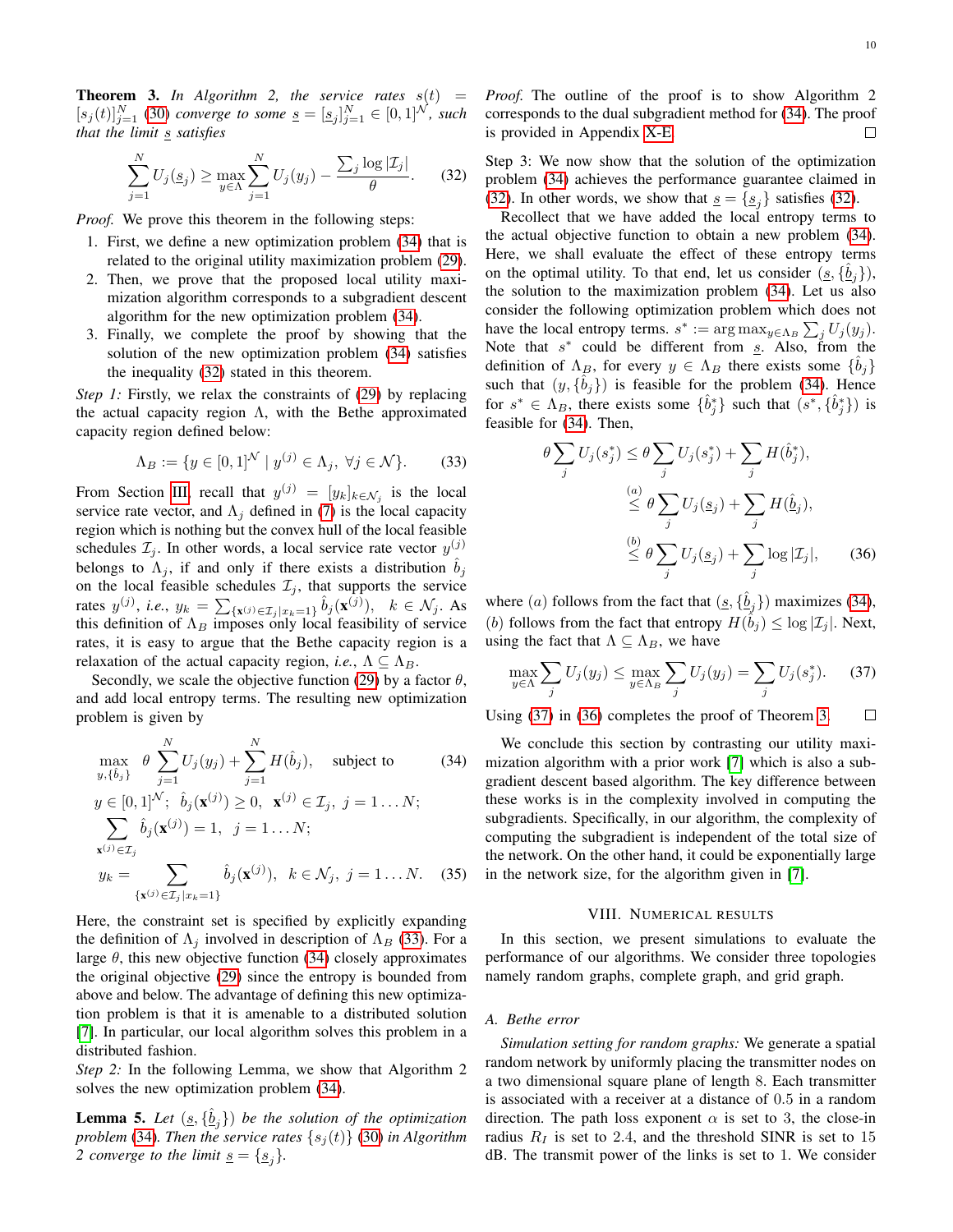<span id="page-10-0"></span>

Fig. 1: Illustration of some interference graphs used: Each vertex represents a link in the network. An edge is present if two links are in the interference range.

<span id="page-10-1"></span>



(b) Error as a function of time for 20-link random graph

<span id="page-10-2"></span>Fig. 2: Comparision of errors due to SGD and our Bethe approximation based algorithms for random topologies in Figure [1](#page-10-0)



Fig. 3: Bethe error for complete graph topology

<span id="page-10-3"></span>

Fig. 5: Convergence of local utility maximization algorithm

![](_page_10_Figure_11.jpeg)

Fig. 4: Bethe error for grid topology

equal service rate requirements for all the links. For a given target service rate vector  $s^t = [s_{i}^t]_{i=1}^N$ , we define the Bethe approximation error as

$$
e(s^t) = \frac{\sum_{i=1}^{N} |s_i^t - s_i^a|}{N},
$$

where  $s^a = [s_i^a]_{i=1}^N$  are the service rates that can be supported by the approximated fugacities  $\{\tilde{\lambda}\}_{i=1}^N$ .

*Bethe error as function of target service rate:* We generated two random networks of sizes 15 and 20 links (shown in Figure [1a, 1b\)](#page-10-0). We compared the error of our approximation algorithm with the residual error of the SGD algorithm [\[7\]](#page-14-4) after running the SGD for  $10^8$  time-slots of the CSMA algorithm. In Figure [2a,](#page-10-1) we plot the approximation error as a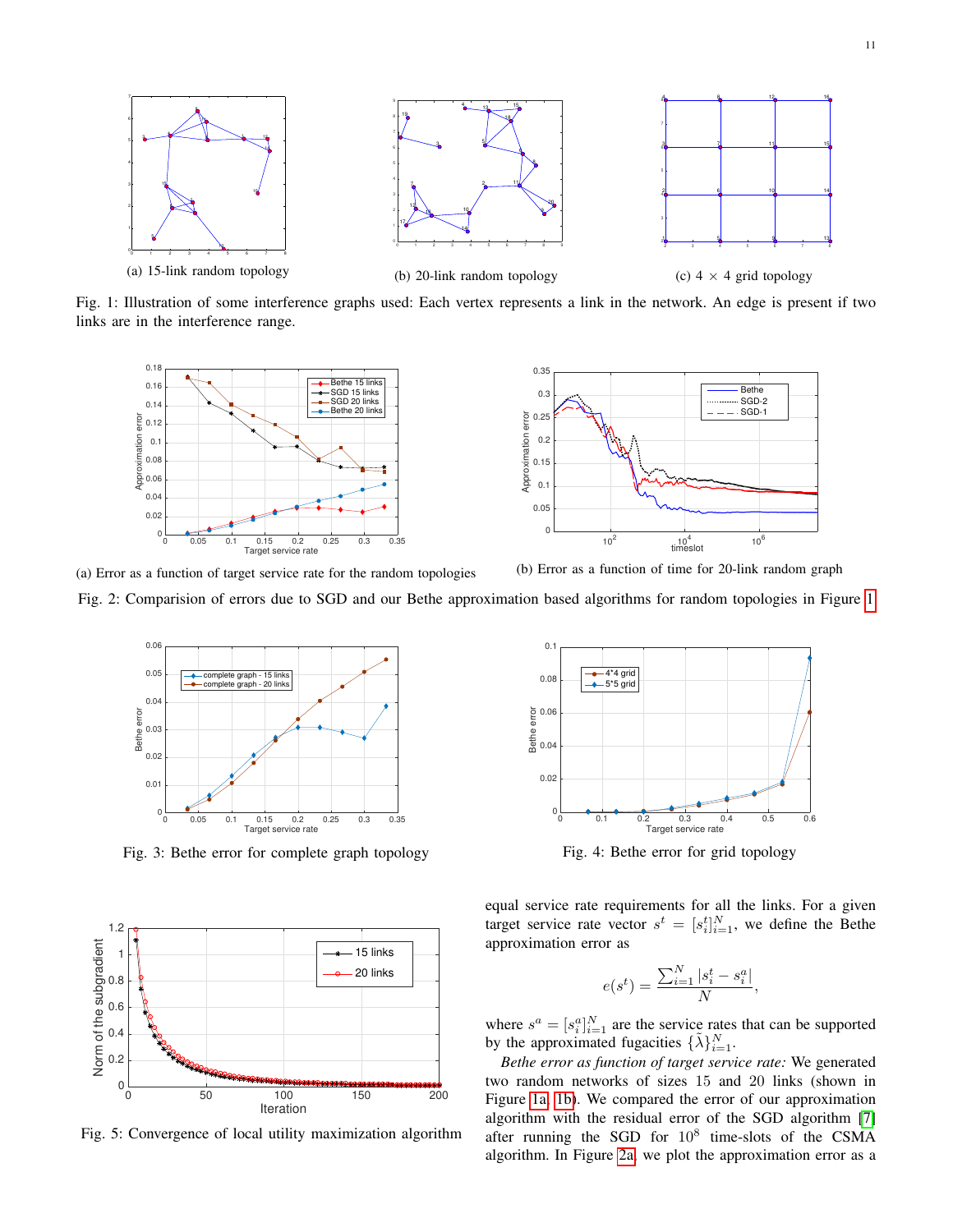function of the target service rate. Further, for the considered SINR constraints, we numerically observed that for both the random topologies in Figure [1,](#page-10-0) CSMA can support till a service rate of 0.33 for all the links. Hence, we varied the target service rate from 0 to 0.33. It can be observed from Figure [2a,](#page-10-1) that for practical time-scales, our algorithm results in better accuracy than the SGD for all the target service rates.

*Error as a function of time:* In Figure [2b,](#page-10-1) for a fixed target service rate of 0.25, we plot the approximation error as a function of time, by using the time-averaged service rates observed from CSMA algorithm. Here, our local Gibbs algorithm computes the Bethe approximated fugacities, and uses these static fugacities (*i.e.*, they are not adapted during the algorithm) in the CSMA algorithm. The SGD algorithm starts with some initial fugacities, and adapts the fugacities by observing the corresponding service rates. We simulated two versions of the SGD algorithm (SGD-1, SGD-2) proposed in [\[7\]](#page-14-4), [\[30\]](#page-15-2), whose details are as follows: The update rule of SGD algorithm has two functions to be chosen, namely update interval  $T(j)$ , and step size  $\alpha(j)$ , for the  $j<sup>th</sup>$  iteration of the gradient descent. The update rule for SGD-1 [\[7,](#page-14-4) Section II-D] is given by  $\alpha(j) = \frac{1}{(j+2)\log(j+2)}$ ,  $T(j) = j+2$ . The update rule for SGD-2 [\[30,](#page-15-2) Scheduling Algorithm 1] is given by  $\alpha(j) = \frac{1}{j}$ ,  $T(j) = \exp(\sqrt{j})$ .

Although the SGD algorithm will eventually converge to the exact fugacities, from Figure [2b,](#page-10-1) it can be observed that for practical time-scales of the order of  $10^8$  time slots, the residual error is rather large compared to our approximation algorithm. This is because, the CSMA Markov chain has to mix only one time for the Bethe approximation based approach, as the fugacities are static. However, in the SGD based approach, for every update in the fugacities, the Markov chain tries to mix to a new steady state distribution.

*Complete graph and Grid graph:* Here, we consider two complete graph topologies with sizes 15 and 20, and two grid topologies of sizes 16 and 25. A  $4 \times 4$  grid topology is illustrated in Figure [1c.](#page-10-0) The range of the target service rates is chosen by numerically observing the maximum supportable service rates for the respective topologies. We plot the Bethe error for these two topologies as a function of the target service rates in Figure [3, 4.](#page-10-2) As seen from the plots, the error is considerably small for both the topologies.

#### *B. Convergence of Utility maximization algorithm*

Here, we consider the case of computing the fugacities for the proportional fairness utility setting, *i.e.*,  $U_i(s_i) = \log s_i$ for all the links. We update the fugacities using Algorithm 2 proposed in Section [VII.](#page-8-0) In Figure [5,](#page-10-3) we plot the norm of the subgradient corresponding to the maximization problem [\(34\)](#page-9-2), which indicates the convergence of the algorithm. The convergence is plotted for the two random topologies of size 15 and 20. It can be observed that the proposed algorithm converges within 200 iterations.

# IX. CONCLUSIONS

<span id="page-11-0"></span>We considered the adaptive CSMA algorithm under the SINR interference model, which is known to be throughput optimal. Under this model, we first proposed a distributed algorithm, namely the local Gibbsian method to efficiently estimate the fugacities, for a given service rate requirements. The convergence rate and the complexity of the proposed algorithm depend only on the maximum size of a link's neighbourhood. We proved that our approximation corresponds exactly to performing the well known Bethe approximation to the global Gibbsian problem. We also proposed an approximation algorithm to estimate the fugacities under a utility maximization framework. Our numerical results indicate that the proposed approximation algorithms can lead to a good degree of accuracy, and improve the convergence time by a few orders of magnitude, compared to the existing stochastic gradient descent methods.

#### ACKNOWLEDGEMENT

The authors express their sincere gratitude to Dr. Pascal Vontobel for his valuable comments on this work.

#### <span id="page-11-5"></span><span id="page-11-4"></span><span id="page-11-3"></span><span id="page-11-2"></span>X. APPENDIX

#### <span id="page-11-1"></span>*A. Proof of Lemma [2](#page-6-2)*

Let us consider the Bethe optimization for the BFE defined in [\(19\)](#page-6-1):

$$
\underset{\{\hat{b}_i\}_{i=1}^N, \{b_i\}_{i=1}^N}{\arg \min} F_B\left(\{\hat{b}_i\}_{i=1}^N, \{b_i\}_{i=1}^N\right), \text{ subject to } (38)
$$

$$
\sum_{\mathbf{x}^{(i)}\backslash\{x_j\}} \hat{b}_i(\mathbf{x}^{(i)}) = b_j(x_j), \ i \in \mathcal{N}, j \in \mathcal{N}_i, x_j = 1,\tag{39}
$$

$$
\sum_{\mathbf{x}^{(i)} \in \mathcal{I}_i} \hat{b}_i(\mathbf{x}^{(i)}) = 1, \quad i = 1 \dots N,
$$
\n(40)

$$
b_i(1) + b_i(0) = 1, \quad i = 1...N.
$$
 (41)

As all the constraints of [\(38\)](#page-11-2) are linear, they can be eliminated by suitable variable transformation to get an equivalent unconstrained problem [\[27,](#page-14-24) chapter 10]. Let us now look at the optimization variables in [\(38\)](#page-11-2). If we consider the distribution  $b_i(\cdot)$ , there are 2 optimization variables associated with it, namely  $b_i(0)$  and  $b_i(1)$ . If we consider the distribution  $b_i(\cdot)$ , there is an optimization variable corresponding to each argument  $\rho \in \mathcal{I}_i$ , *i.e.*, there are  $|\mathcal{I}_i|$  variables associated with it, namely  $\{\hat{b}_i(\rho)\}_{\rho \in \mathcal{I}_i}$ . For convenience, we split the arguments  $\rho \in \mathcal{I}_i$  into two sets. We use A to denote the set of arguments in which there is at most one non-zero element, *i.e.*,  $A = \{ \rho = [\rho_j]_{j \in \mathcal{N}_i} \in \mathcal{I}_i \mid \sum_{j \in \mathcal{N}_i} \rho_j \le 1 \}$ , and use B to denote the set of all the other arguments in  $\mathcal{I}_i$ . Later, we use the definition of these two sets, to propose some variable transformations that eliminate the equality constraints.

*Example:* Before we proceed further, let us consider an example which will be used to illustrate the variable transformations. Consider an interference graph with 3-node line topology as shown in Figure [6.](#page-12-0) For the ease of illustration, let us assume that the SINR constraints are such that  $(1, 1, 1)$ is the only infeasible local schedule. In other words,  $\mathcal{I}_1$  =  $\{0,1\}^2$ ,  $\mathcal{I}_2 = \{0,1\}^3 \setminus (1,1,1)$ ,  $\mathcal{I}_3 = \{0,1\}^2$ .

Then for this example, let us consider node 2, and split the arguments of  $\hat{b}_2(\rho)$  into sets A and B. As defined earlier,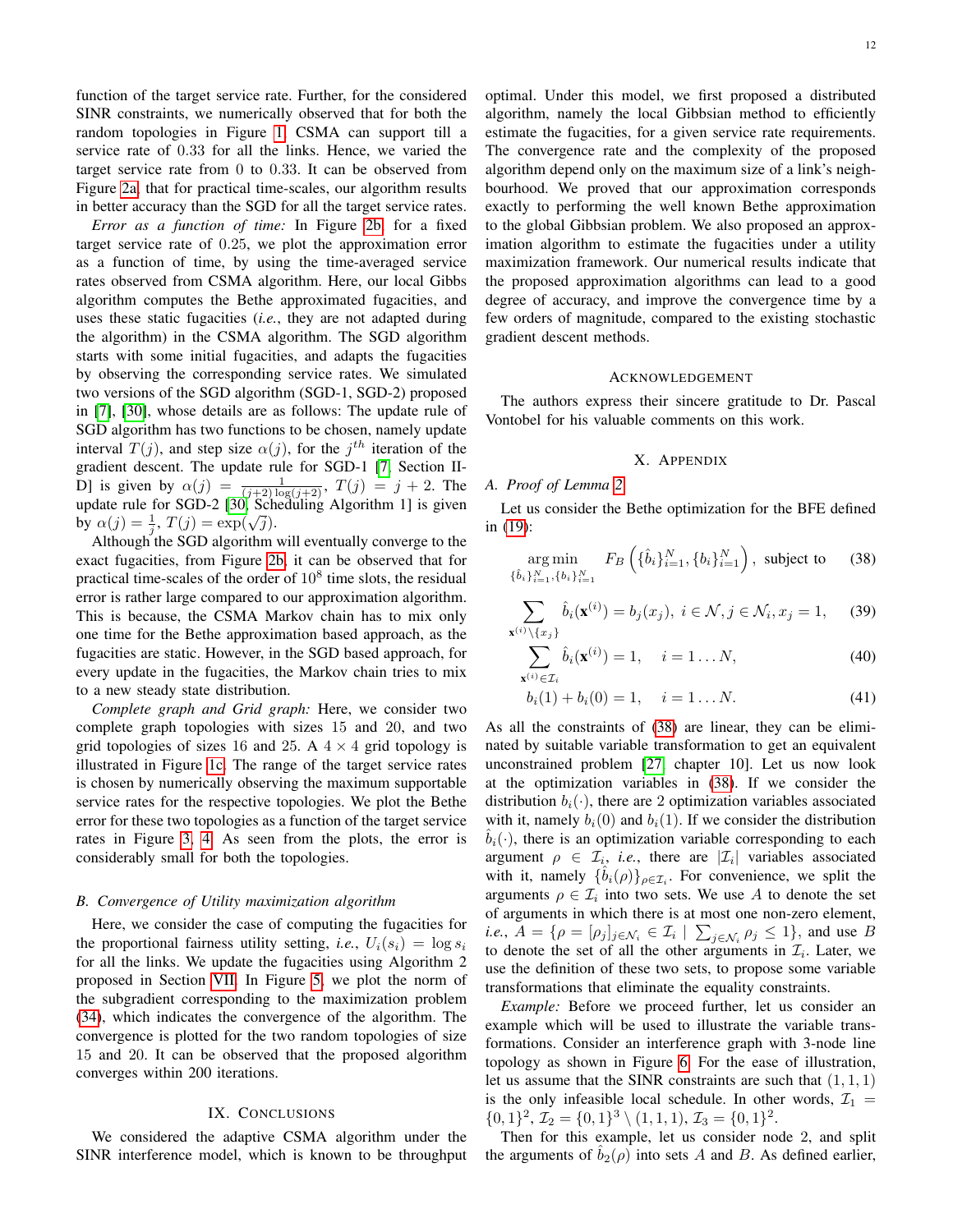1 2 3

Fig. 6: Illustration of a 3-node interference graph.

**Variable marginals:** 
$$
b_1(x_1) \quad b_2(x_2) \quad b_3(x_3)
$$

$$
b_1(0) = 1 - y_1 \mid b_2(0) = 1 - y_2 \mid b_3(0) = 1 - y_3b_1(1) = y_1 \mid b_2(1) = y_2 \mid b_3(1) = y_3
$$

**Factor marginals:**  $\hat{b}_1(x_1, x_2)$   $\hat{b}_2(x_1, x_2, x_3)$   $\hat{b}_3(x_2, x_3)$ 

<span id="page-12-1"></span><span id="page-12-0"></span>
$$
\hat{b}_1(0,0) = 1 - y_1 - y_2 + z_1(1) \n\hat{b}_1(0,1) = y_2 - z_1(1) \n\hat{b}_1(1,0) = y_1 - z_1(1) \n\hat{b}_2(0,0,1) = y_3 - z_2(1) - z_2(2) \n\hat{b}_1(1,1) = z_1(1) \n\hat{b}_2(0,1,0) = y_2 - z_2(1) - z_2(3) \n\hat{b}_2(0,1,1) = z_2(1) \n\hat{b}_2(0,1,1) = z_2(1) \n\hat{b}_2(0,1,1) = z_2(2) \n\hat{b}_2(1,0,0) = y_1 - z_2(2) - z_2(3) \n\hat{b}_2(1,1,0) = y_2(2) \n\hat{b}_2(1,1,1) = 0
$$
\n
$$
\hat{b}_2(1,1,1) = 0
$$
\n
$$
\hat{b}_2(1,1,1) = 0
$$
\n
$$
\hat{b}_2(1,1,1) = 0
$$
\n
$$
\hat{b}_2(1,1,1) = 0
$$

TABLE I: Illustration of the variable transformations used in the proof of Lemma [2,](#page-6-2) for the 3-node topology given in Figure [6](#page-12-0)

the set of arguments which contain at most one non-zero element is given by  $A = \{(0, 0, 0), (1, 0, 0), (0, 1, 0), (0, 0, 1)\}.$ The other set  $B$  containing feasible arguments with more than one non-zero element is given by  $B =$  $\{(0, 1, 1), (1, 0, 1), (1, 1, 0)\}.$  Similarly, if we consider node 1, the corresponding sets will be  $A = \{(0, 0), (0, 1), (1, 0)\}\)$  and  $B = \{(1, 1)\}.$ 

*Variable transformations:* Let us now perform the following variable transformations to eliminate the constraint equations, and thereby obtain an equivalent unconstrained optimization problem. For each  $i \in \mathcal{N}$ ,

- (i) Replace the variable  $b_i(1)$  by a new variable  $y_i$ . Hence, by expressing  $b_i(0) = 1 - y_i$ , we can eliminate the constraint  $b_i(0) + b_i(1) = 1$  in [\(41\)](#page-11-3).
- (ii) Let a new variable  $z_i = [z_i(k)]_{k=1}^{|B|}$  (which is a vector of length  $|B|$ ) replace the optimization variables corresponding to the arguments in  $B$ . For example, if we consider the node 1, the set  $B = \{(1,1)\}\)$  has only one element. We use  $z_1 = (z_1(1))$ , a vector of length one to replace  $b_1(1, 1)$ . Similarly if we consider node 2, its set  $B = \{(0, 1, 1), (1, 0, 1), (1, 1, 0)\}\$  has 3 elements. We use the vector  $z_2 = (z_2(1), z_2(2), z_2(3))$  to replace  $\{\hat{b}_2(0,1,1), \hat{b}_2(1,0,1), \hat{b}_2(1,1,0)\}$  respectively. This transformation is shown in Table [I.](#page-12-1)
- (iii) If an argument  $\rho \in A$  has the non-zero element in jth position (*i.e.*,  $\rho_i = 1$ ), then its corresponding variable  $b_i(\rho)$  can be expressed only in terms of the vector  $z_i$  and variable  $y_j$ . This transformation is to replace the local consistency condition in [\(39\)](#page-11-4). For example, if we consider the 3-node graph, the argument of the probability  $b_2(1, 0, 0)$  has its non zero element at position  $j = 1$ . Now consider the local consistency constraint [\(39\)](#page-11-4) for  $i = 2$ ,  $j = 1$  to obtain  $b_2(1, 0, 0) + b_2(1, 0, 1) +$  $b_2(1, 1, 0) = b_1(1)$ . Then to capture the above constraint, the transformation  $b_2(1, 0, 0) = y_1 - z_2(2) - z_2(3)$  can be used. Thus  $b_2(1, 0, 0)$  is expressed only in terms of the elements of the vector  $z_2$ , and variable  $y_1$ . It is shown in Table [I.](#page-12-1)
- (iv) The variable  $b_i(\rho)$  corresponding to  $\rho = (0, 0, \dots, 0)$  can be expressed in terms of the vector  $z_i$  and  $(y_i, j \in \mathcal{N}_i)$ .

This is done to eliminate [\(40\)](#page-11-5). For example, at node 1, the constraint  $\hat{b}_1(0, 0) + \hat{b}_1(0, 1) + \hat{b}_1(1, 0) + \hat{b}_1(1, 1) = 1$ can be eliminated by expressing  $\hat{b}_1(0,0)$  in terms of the vector  $z_1$  and  $(y_1, y_2)$  as shown in Table [I.](#page-12-1)

By following the above steps, the distribution  $\hat{b}_i(\mathbf{x}^{(i)})$  can be expressed as a linear function of  $(\mathbf{z}_i, \{y_j\}_{j \in \mathcal{N}_i})$ . Upon this transformation, the free energy  $F_B(\mathbf{b}_f, \mathbf{b}_v)$  [\(19\)](#page-6-1) is expressed in terms of the new variables as

<span id="page-12-2"></span>
$$
F_B\left(\{\mathbf{z}_i\}_{i\in\mathcal{N}}, \{y_i\}_{i\in\mathcal{N}}\right)
$$
\n
$$
=\sum_{i=1}^N\left[-(\ln\lambda_i)y_i-\hat{H}_i(\mathbf{z}_i,\{y_j\}_{j\in\mathcal{N}_i})+(d_i-1)H_i(y_i)\right],
$$
\n(42)

and the equivalent unconstrained optimization problem is to minimize  $F_B\left(\{\mathbf{z}_i\}_{i\in\mathcal{N}}, \{y_i\}_{i\in\mathcal{N}}\right)$  over the new variables. Technically, there should be additional inequality constraints on these new variables to impose positivity constraints described in [\(13\)](#page-5-0). However, it can be shown that any stationary point of the BFE given in [\(19\)](#page-6-1) implicitly satisfies those positivity constraints [\[28,](#page-15-0) Remark 4.1 in Page 85].

Now suppose  $({\{z_i^*\}_{i \in \mathcal{N}}, \{y_i^*\}_{i \in \mathcal{N}}})$  is a stationary point of [\(42\)](#page-12-2). Then the gradient of  $F_B(\{z_i\}_{i\in\mathcal{N}}, \{y_i\}_{i\in\mathcal{N}})$  at that stationary point should be zero. In particular, if we take the partial derivative of  $F_B(\{\mathbf{z}_i\}_{i \in \mathcal{N}}, \{y_i\}_{i \in \mathcal{N}})$  [\(42\)](#page-12-2) with respect to the elements of the vector  $\mathbf{z}_i = \{z_i(k)\}_{k=1}^{|B|}$ , all the terms in [\(42\)](#page-12-2) other than the term corresponding to  $\hat{H}_i$  vanishes. Therefore, setting  $\frac{\partial F_B(\{z_i\}_{i \in \mathcal{N}}, \{y_i\}_{i \in \mathcal{N}})}{\partial z_i(k)} = 0$ , we have for  $k = 1$  to  $|B|$ ,

<span id="page-12-3"></span>
$$
\frac{\partial \hat{H}_i(\mathbf{z}_i, \{y_j\}_{j \in \mathcal{N}_i})}{\partial z_i(k)}\Big|_{(\mathbf{z}_i, \{y_j\}_{j \in \mathcal{N}_i}) = (\mathbf{z}_i^*, \{y_j^*\}_{j \in \mathcal{N}_i})} = 0. \quad (43)
$$

Next, we consider the maximum entropy property [\(20\)](#page-6-4) stated in Lemma [2,](#page-6-2) and argue that it essentially boils to down to the above system of equations [\(43\)](#page-12-3). Firstly, since the constraints of [\(20\)](#page-6-4) are same as the constraints required for the Bethe optimization problem [\(38\)](#page-11-2), they can be eliminated using the variable transformations used in this proof. From [\(21\)](#page-6-9), it can be observed that all the variable marginals are fixed at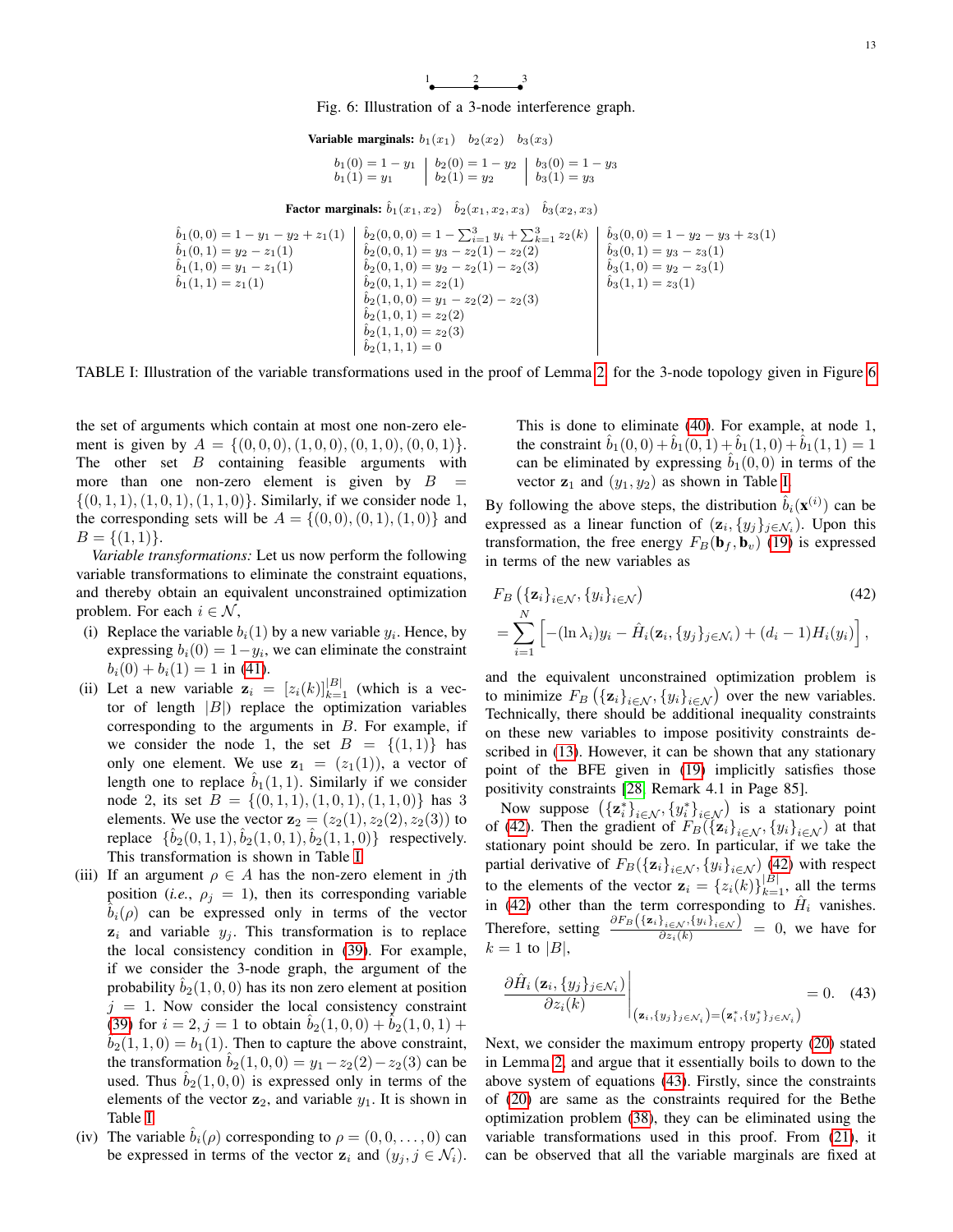${b_j^*}_{j \in \mathcal{N}_i}$ , and the optimization [\(20\)](#page-6-4) is done only over the factor marginals  $\hat{b}_i$ . In terms of the transformed variables, it essentially boils down to maximizing the entropy  $\hat{H}_i (\mathbf{z}_i, \{y_j\}_{j \in \mathcal{N}_i})$ subject to fixing the variable marginals at  $\{y_j^*\}_{j \in \mathcal{N}_i}$ , which is captured by [\(43\)](#page-12-3). This observation essentially asserts that the factor marginals  $\hat{b}_i^*$ , and the variable marginals  $\{b_j^*\}_{j \in \mathcal{N}_i}$ corresponding to a stationary point  $(\mathbf{b}_{f}^{*}, \mathbf{b}_{v}^{*})$  are related by the maximum entropy problem defined in [\(20\)](#page-6-4).

# <span id="page-13-0"></span>*B. Proof of Lemma [4](#page-6-3)*

This proof is a continuation of the proof of Lemma [2.](#page-6-2) By interpreting the factor and variable marginals ( $\mathbf{b}_f$ ,  $\mathbf{b}_v$ ) as linear functions of the variables  $({\{z_i\}}_{i \in \mathcal{N}}, {\{y_i\}}_{i \in \mathcal{N}})$ , and setting the partial derivative of  $F_B \left( {\{ \mathbf{z}_i \}}_{i \in \mathcal{N}}, {\{ y_i \}}_{i \in \mathcal{N}} \right)$  in [\(19\)](#page-6-1) with  $y_i$  to zero, we obtain

$$
\ln \lambda_i = \left. \frac{\partial \left[ (d_i - 1) H_i(b_i) - \sum_{j \in \mathcal{N}_i} \hat{H}_j(\hat{b}_j) \right]}{\partial y_i} \right|_{(b_i, \{\hat{b}_j\}_{j \in \mathcal{N}_i}) = (b_i^*, \{\hat{b}_j^*\}_{j \in \mathcal{N}_i})}
$$

Observe the following from steps (ii)-(iv) of the variable transformation in the proof of Lemma [2:](#page-6-2) The distribution  $\hat{b}_j(\rho)$  depends on  $y_i$ , if only if the argument is either the all zero pattern, *i.e.*,  $(0, 0, \ldots, 0)$  or if  $\rho_i = 1$ , is the only non zero element in that argument. Let us denote this argument as  $e^{(i)} := (0, \ldots, 0, 1, 0, \ldots, 0)$ , where 1 is in the  $i^{th}$  position. Hence, only two terms of the entropy  $\hat{H}_j(\hat{b}_j)$  depend on  $y_i$ . (See Table [I.](#page-12-1) For example, only two terms of  $b_2$ , namely  $b_2(1, 0, 0)$  and  $b_2(0, 0, 0)$  depend on  $y_1$ .)

Using this observation in [\(44\)](#page-13-4), and simplifying gives us  $\lambda_i =$  $\overline{I}$  $\mathcal{L}$  $(b_i^*(0))^{d_i-1} \prod_{j \in \mathcal{N}_i} \hat{b}_j^*(e^{(i)})$  $(b_i^*(1))^{d_i-1} \prod_{j \in \mathcal{N}_i} \hat{b}_j^*(0,0,0,...,0)$  $\setminus$  . Then we conclude the proof of this lemma by applying [\(23\)](#page-6-10) from Lemma [3,](#page-6-6) which gives us  $\lambda_i = \left(\frac{b_i^*(0)}{b_i^*(1)}\right)$  $\frac{b_i^*(0)}{b_i^*(1)}\right)^{d_i-1} \prod_{i \in \Lambda}$  $j\in\mathcal{N}_i$  $e^{v_{ji}}.$ 

#### <span id="page-13-1"></span>*C. Sufficient condition for a stationary point of the BFE*

The condition [\(43\)](#page-12-3) in Lemma 2 is obtained when the partial derivatives of  $F_B\left(\{\mathbf{z}_i\}_{i\in\mathcal{N}}, \{y_i\}_{i\in\mathcal{N}}\right)$  [\(42\)](#page-12-2) with respect to the elements of the variables  $\{z_i\}$  are set to zero. Similarly, the condition [\(44\)](#page-13-4) in Lemma 4 are obtained when the partial derivatives of  $F_B\left(\{\mathbf{z}_i\}_{i\in\mathcal{N}}, \{y_i\}_{i\in\mathcal{N}}\right)$  with respect to  $\{y_i\}$  are set to zero. Hence, the properties derived in Lemmas 2 and 4 together constitute a sufficient condition for a stationary point of the BFE.

#### <span id="page-13-2"></span>*D. Proof of Theorem [2](#page-7-7)*

As discussed in Section [II,](#page-2-4) the global Gibbsian problem [\(5\)](#page-2-1) essentially solves a system of equations given in [\(4\)](#page-2-0). From that analogy, it suffices to show that  $\beta_i = [\beta_{ij}]_{j \in \mathcal{N}_i}$ , the solution of the local Gibbsian optimization problem  $(8)$  at a link i, is consistent with the following system of equations:

$$
s_j = \sum_{\mathbf{x}^{(i)} \in \mathcal{I}_i \,:\, x_j = 1} \frac{1}{Z_i} \Big( \prod_{k \in \mathcal{N}_i \,:\, x_k = 1} e^{\beta_{ik}} \Big), \ \ \forall j \in \mathcal{N}_i,
$$
\n
$$
(45)
$$

where 
$$
Z_i = \sum_{\mathbf{x}^{(i)} \in \mathcal{I}_i} \Big( \prod_{k \in \mathcal{N}_i \,:\, x_k = 1} e^{\beta_{ik}} \Big).
$$
 (46)

For the conflict graph model, the above equations can be simplified as follows. In the conflict graph model, a link is active if and only if all its neighbours are inactive. Hence, there is only one local feasible schedule  $\mathbf{x}^{(i)} \in \mathcal{I}_i$  in which link *i* is active, namely  $\mathbf{x}^{(i)} = (0, \dots, 0, 1, 0, \dots, 0)$  where 1 is in the  $i^{th}$  position. Using this observation in [\(45\)](#page-13-5) with  $j = i$ , we obtain

<span id="page-13-7"></span>
$$
s_i = \frac{1}{Z_i} e^{\beta_{ii}}.\tag{47}
$$

Recall the definition of local feasibility from Section [III.](#page-3-0) Any local schedule  $\mathbf{x}^{(i)} \in \mathcal{I}_i$  at a link i, is feasible if that link i is inactive. In other words, if  $x_i = 0$  in a local schedule  $\mathbf{x}^{(i)} \in \{0,1\}^{\mathcal{N}_i}$ , all the  $2^{|\mathcal{N}_i|-1}$  combinations of its neighbours activations are allowed. This implies that for any  $j \in \mathcal{N}_i \setminus \{i\},$ the set  $\{x^{(i)} \in \mathcal{I}_i : x_j = 1\}$  has all the  $2^{|\mathcal{N}_i| - 1}$  possible schedules. Using this observation in [\(45\)](#page-13-5) gives us

<span id="page-13-4"></span>
$$
s_j = \frac{1}{Z_i} e^{\beta_{ij}} \prod_{k \in \mathcal{N}_i \setminus \{i,j\}} (1 + e^{\beta_{ik}}), \quad j \in \mathcal{N}_i \setminus \{i\}.
$$
 (48)

Similarly, the normalization constant  $Z_i$  [\(46\)](#page-13-6) can be simplified to

<span id="page-13-8"></span>
$$
Z_i = e^{\beta_{ii}} + \prod_{j \in \mathcal{N}_i \setminus \{i\}} (1 + e^{\beta_{ij}}). \tag{49}
$$

Note that [\(47\)](#page-13-7)-[\(49\)](#page-13-8) characterize the relation between the local fugacities, and the service rates under the conflict graph model. Hence, it sufficient to prove that the local fugacities [\(28\)](#page-7-5) stated in Theorem [2,](#page-7-7) are consistent with the set of equations [\(47\)](#page-13-7)- [\(49\)](#page-13-8). This step can be verified by simply substituting the local fugacity expressions [\(28\)](#page-7-5) in [\(47\)](#page-13-7)-[\(49\)](#page-13-8).

# <span id="page-13-3"></span>*E. Proof of Lemma [5](#page-9-7)*

The outline of the proof is to show that Algorithm 2 corresponds to the dual subgradient method for [\(34\)](#page-9-2). First, we compute the Lagrangian, and the dual problem for [\(34\)](#page-9-2). Considering the equality constraints in [\(35\)](#page-9-8), the partial Lagrangian of [\(34\)](#page-9-2) is given by

<span id="page-13-10"></span>
$$
L(y, {\hat{b}_j}; \beta)
$$
  
=  $\theta \sum_j U_j(y_j) + \sum_j H(\hat{b}_j) + \sum_{jk} \beta_{jk} \left( \sum_{\mathbf{x}(j): x_k = 1} \hat{b}_j(\mathbf{x}^{(j)}) - y_k \right)$ . (50)

Here  $\beta := {\beta_{jk}}$  is a short hand notation for the dual variables  $\{\beta_{jk}, j = 1...N, k \in \mathcal{N}_j\}$ . These dual variables have an interpretation of local fugacities. Hence we abuse the notation by using the same notation for both of them. The dual function is given by  $D(\beta) = \sup L(y, {\hat{b}_j}; \beta)$  over  $y \in [0,1]^{\mathcal{N}}$  and the distributions  $\{\hat{b}_j\}$  on the local schedules. We require the following result (Lemma [6\)](#page-13-9) for completing the proof.

<span id="page-13-9"></span><span id="page-13-6"></span><span id="page-13-5"></span>Lemma 6. *The primal and dual solutions of the optimization problem* [\(34\)](#page-9-2) *satisfy strong duality. Further, the primal and dual variables are related as follows. For a given dual*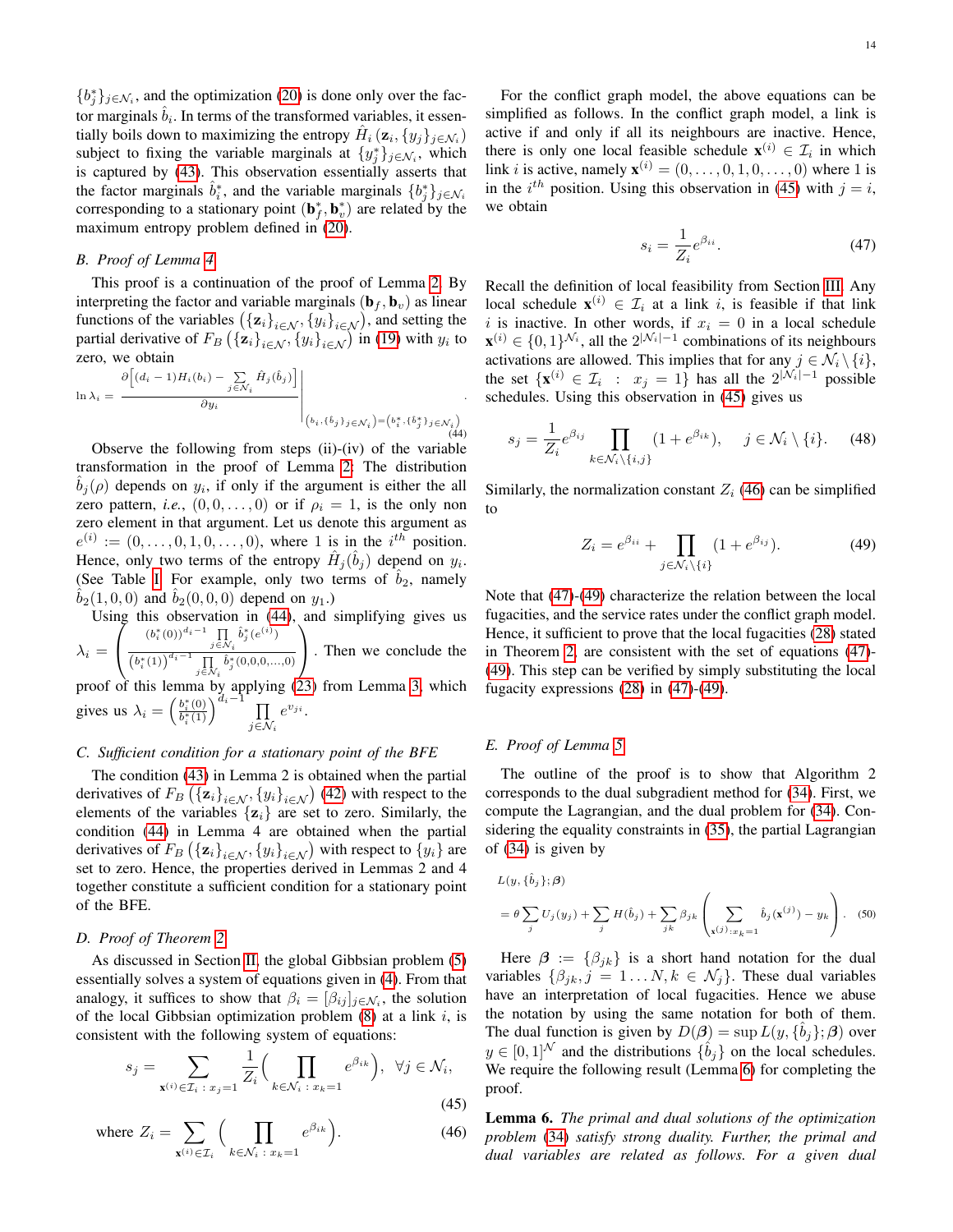*value*  $\boldsymbol{\beta} = \{\beta_{jk}\},\$  the Lagrangian  $L(y, {\hat{b}_j}; \boldsymbol{\beta})$  attains its *supremum at primal values given by*

$$
y_j(\boldsymbol{\beta}) = \arg \max_{q \in [0,1]} \theta U_j(q) - q \sum_{k \in \mathcal{N}_j} \beta_{kj}(t), \ \forall j,
$$
 (51)

$$
\hat{b}_j(\mathbf{x}^{(j)};\boldsymbol{\beta}) = Z_j^{-1} \exp\Big(\sum_{k \in \mathcal{N}_j} x_k \beta_{jk}(t)\Big), \forall \mathbf{x}^{(j)} \in \mathcal{I}_j, j \in \mathcal{N}.\tag{52}
$$

*Proof.* The utility functions  $\{U_i\}$  are concave, and the entropy is strictly concave. Hence, in [\(34\)](#page-9-2) we are maximizing a strictly concave function with affine constraints. Further, since the rate region  $\Lambda_B$  is non empty, there always exist some  $\{b_i\}$ and  $y$  such that they are feasible for  $(34)$ . Hence, the Slater's condition for convex problems with affine constraints [\[27,](#page-14-24) Page 226] implies strong duality.

For a given dual variable  $\beta = {\beta_{jk}}$ , let  $y_j(\beta)$ ,  $\hat{b}_j(\mathbf{x}^{(j)};\beta)$ be the corresponding primal variables that maximize the Lagrangian. Then from the structure of the Lagrangian [\(50\)](#page-13-10), it follows that

$$
y_j(\boldsymbol{\beta}) = \arg \max_{q \in [0,1]} \theta U_j(q) - q \sum_{k \in \mathcal{N}_j} \beta_{kj}(t), \ \forall j.
$$

Next, consider the following partial derivative of the Lagrangian [\(50\)](#page-13-10) to obtain

$$
\frac{\partial L(y,\{\hat{b}_j\};\pmb{\beta})}{\partial \hat{b}_j(\mathbf{x}^{(j)})} = -\ln \hat{b}_j(\mathbf{x}^{(j)}) - 1 + \sum_{k \in \mathcal{N}_j: x_k = 1} \beta_{jk}.
$$

Hence, the optimal value should satisfy

$$
\hat{b}_j(\mathbf{x}^{(j)};\boldsymbol{\beta}) \alpha \exp\Big(\sum_{k \in \mathcal{N}_j} x_k \beta_{jk}(t)\Big), \forall \mathbf{x}^{(j)} \in \mathcal{I}_j, \forall j.
$$

The subgradient for a given dual variable is equal to the residual error in the corresponding primal constraints (See [\[29,](#page-15-1) Chapter 2] for details). Specifically, the subgradient at  $\beta$  denoted by  $g(\beta) := \{g_{jk}(\beta)\}\$ is given by

$$
g_{jk}(\boldsymbol{\beta}) = \Big(\sum_{\mathbf{x}^{(j)}:x_k=1} \hat{b}_j(\mathbf{x}^{(j)};\boldsymbol{\beta})\Big) - y_k(\boldsymbol{\beta}).
$$

Hence the update rule [\(31\)](#page-8-3) essentially corresponds to a dual subgradient method for [\(34\)](#page-9-2). This completes the proof of Lemma [5.](#page-9-7)

#### **REFERENCES**

- <span id="page-14-6"></span>[1] P. S. Swamy, R. K. Ganti, and K. Jagannathan, "Adaptive CSMA under the SINR model: Fast convergence through local Gibbs otpimization," in *Communication, Control, and Computing (Allerton), 2015 53rd Annual Allerton Conference on*. IEEE, 2015.
- <span id="page-14-0"></span>[2] L. Tassiulas and A. Ephremides, "Stability properties of constrained queueing systems and scheduling policies for maximum throughput in multihop radio networks," *Automatic Control, IEEE Transactions on*, vol. 37, no. 12, pp. 1936–1948, 1992.
- <span id="page-14-1"></span>[3] ——, "Dynamic server allocation to parallel queues with randomly varying connectivity," *IEEE Transactions on Information Theory*, vol. 39, no. 2, pp. 466–478, 1993.
- <span id="page-14-2"></span>[4] P. Chaporkar, K. Kar, X. Luo, and S. Sarkar, "Throughput and fairness guarantees through maximal scheduling in wireless networks," *IEEE Transactions on Information Theory*, vol. 54, no. 2, p. 572, 2008.
- [5] A. Dimakis and J. Walrand, "Sufficient conditions for stability of longest-queue-first scheduling: Second-order properties using fluid limits," *Advances in Applied Probability*, pp. 505–521, 2006.
- <span id="page-14-3"></span>[6] X. Wu, R. Srikant, and J. Perkins, "Queue-length stability of maximal greedy schedules in wireless networks," in *Proceedings of Information Theory and Applications Inaugural Workshop*, 2006, pp. 6–10.
- <span id="page-14-4"></span>[7] L. Jiang and J. Walrand, "A distributed CSMA algorithm for throughput and utility maximization in wireless networks," *IEEE/ACM Transactions on Networking (TON)*, vol. 18, no. 3, pp. 960–972, 2010.
- [8] S. Rajagopalan, D. Shah, and J. Shin, "Network adiabatic theorem: an efficient randomized protocol for contention resolution," in *ACM SIGMETRICS Performance Evaluation Review*, vol. 37, no. 1. ACM, 2009, pp. 133–144.
- <span id="page-14-5"></span>[9] J. Ni, B. Tan, and R. Srikant, "Q-CSMA: Queue-length-based CSMA/CA algorithms for achieving maximum throughput and low delay in wireless networks," *Networking, IEEE/ACM Transactions on*, vol. 20, no. 3, pp. 825–836, 2012.
- <span id="page-14-7"></span>[10] P. Bremaud, *Markov chains: Gibbs fields, Monte Carlo simulation, and queues*. springer, 1999, vol. 31.
- <span id="page-14-8"></span>[11] D. Shah, D. N. Tse, and J. N. Tsitsiklis, "Hardness of low delay network scheduling," *Information Theory, IEEE Transactions on*, vol. 57, no. 12, pp. 7810–7817, 2011.
- <span id="page-14-9"></span>[12] L. Jiang, M. Leconte, J. Ni, R. Srikant, and J. Walrand, "Fast mixing of parallel Glauber dynamics and low-delay CSMA scheduling," *Information Theory, IEEE Transactions on*, vol. 58, no. 10, pp. 6541–6555, 2012.
- <span id="page-14-10"></span>[13] D. Lee, D. Yun, J. Shin, Y. Yi, and S.-Y. Yun, "Provable per-link delayoptimal CSMA for general wireless network topology," in *INFOCOM, 2014 Proceedings IEEE*. IEEE, 2014, pp. 2535–2543.
- <span id="page-14-11"></span>[14] M. M. Halldorsson and T. Tonoyan, "How well can graphs represent wireless interference?" *arXiv preprint arXiv:1411.1263*, 2014.
- <span id="page-14-12"></span>[15] D. Qian, D. Zheng, J. Zhang, and N. Shroff, "CSMA-based distributed scheduling in multi-hop MIMO networks under SINR model," in *IN-FOCOM, 2010 Proceedings IEEE*. IEEE, 2010, pp. 1–9.
- <span id="page-14-13"></span>[16] J.-G. Choi, C. Joo, J. Zhang, and N. B. Shroff, "Distributed link scheduling under SINR model in multihop wireless networks," *IEEE/ACM Transactions on Networking (TON)*, vol. 22, no. 4, pp. 1204–1217, 2014.
- <span id="page-14-14"></span>[17] P. S. Swamy, R. K. Ganti, and K. Jagannathan, "Spatial CSMA: A distributed scheduling algorithm for the SIR model with time-varying channels," in *Communications (NCC), 2015 Twenty First National Conference on*. IEEE, 2015, pp. 1–6.
- <span id="page-14-15"></span>[18] C. H. Kai and S. C. Liew, "Applications of belief propagation in CSMA wireless networks," *Networking, IEEE/ACM Transactions on*, vol. 20, no. 4, pp. 1276–1289, 2012.
- <span id="page-14-16"></span>[19] S.-Y. Yun, J. Shin, and Y. Yi, "CSMA using the Bethe approximation for utility maximization," in *Information Theory Proceedings (ISIT), 2013 IEEE International Symposium on*. IEEE, 2013, pp. 206–210.
- <span id="page-14-17"></span>[20] J. S. Yedidia, W. T. Freeman, and Y. Weiss, "Constructing free-energy approximations and generalized belief propagation algorithms," *Information Theory, IEEE Transactions on*, vol. 51, no. 7, pp. 2282–2312, 2005.
- <span id="page-14-18"></span>[21] K. P. Murphy, Y. Weiss, and M. I. Jordan, "Loopy belief propagation for approximate inference: An empirical study," in *Proceedings of the Fifteenth conference on Uncertainty in artificial intelligence*. Morgan Kaufmann Publishers Inc., 1999, pp. 467–475.
- <span id="page-14-19"></span>[22] J. Kwak, C.-H. Lee, and D. Y. Eun, "Exploiting the past to reduce delay in csma scheduling: a high-order markov chain approach," in *ACM SIGMETRICS Performance Evaluation Review*, vol. 41, no. 1. ACM, 2013, pp. 353–354.
- <span id="page-14-20"></span>[23] F. Baccelli and C. Singh, "Adaptive spatial Aloha, fairness and stochastic geometry," in *Modeling & Optimization in Mobile, Ad Hoc & Wireless Networks (WiOpt), 2013 11th International Symposium on*. IEEE, 2013, pp. 7–14.
- <span id="page-14-21"></span>[24] G. Brar, D. M. Blough, and P. Santi, "Computationally efficient scheduling with the physical interference model for throughput improvement in wireless mesh networks," in *Proceedings of the 12th annual international conference on Mobile computing and networking*. ACM, 2006, pp. 2–13.
- <span id="page-14-22"></span>[25] P. C. Pinto and M. Z. Win, "Communication in a Poisson field of interferers," in *Information Sciences and Systems, 2006 40th Annual Conference on*. IEEE, 2006, pp. 432–437.
- <span id="page-14-23"></span>[26] L. Jiang and J. Walrand, "Scheduling and congestion control for wireless and processing networks," *Synthesis Lectures on Communication Networks*, vol. 3, no. 1, pp. 1–156, 2010.
- <span id="page-14-24"></span>[27] S. Boyd and L. Vandenberghe, *Convex optimization*. Cambridge university press, 2009.